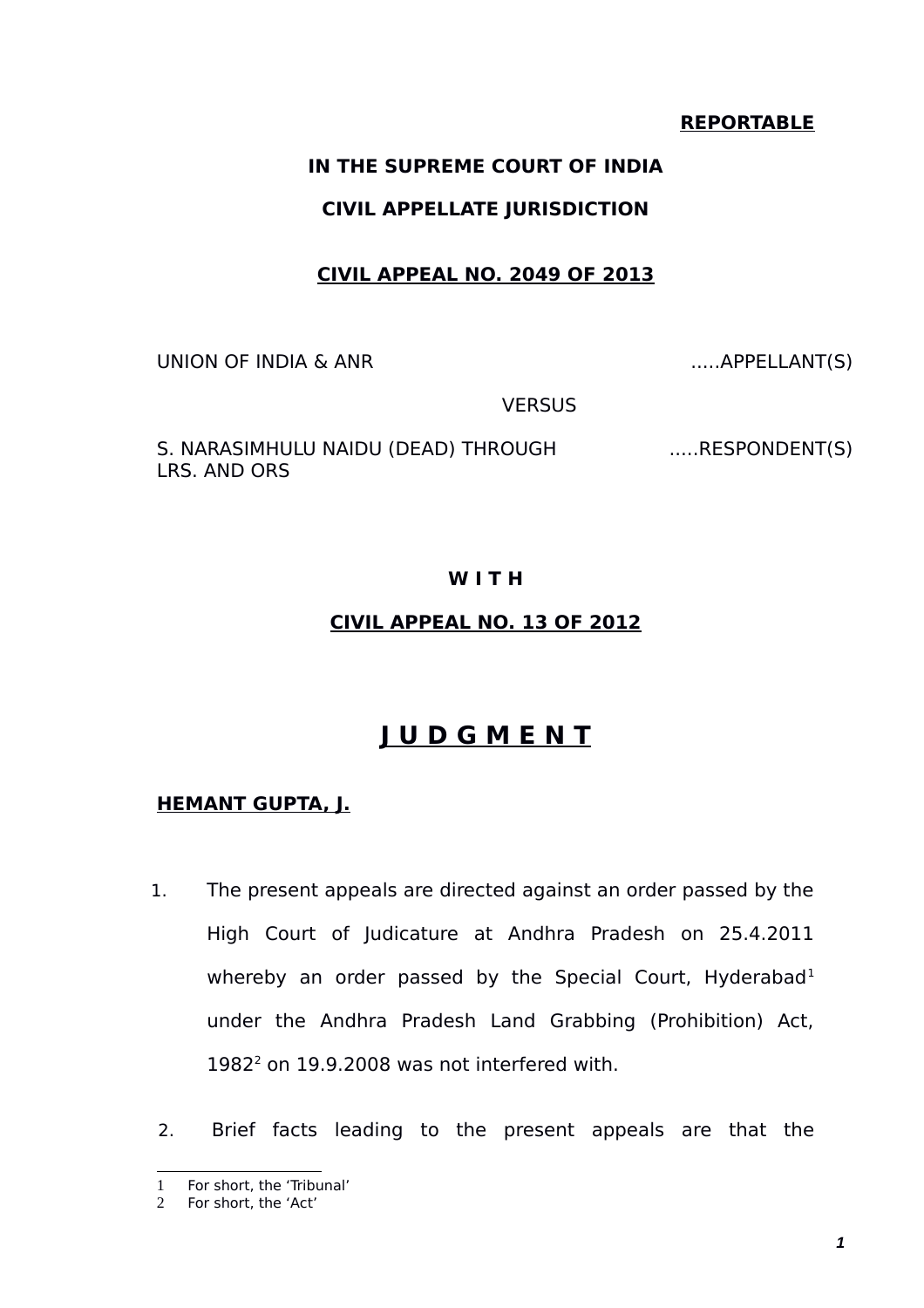respondent Nos. 1 to  $6<sup>3</sup>$  $6<sup>3</sup>$  $6<sup>3</sup>$  being legal heirs of Late Sri S.V. Srinivasulu Naidu filed an application under Section 8 of the Act before the Tribunal alleging that the land measuring 7128.5 sq. yards in Survey No. 299/2 (old Survey No. 403/1), Ward No. 8, Block-3, Shaikpet Village, Hyderabad, is the land grabbed by the Union of India. It was pleaded that a notification is required under Section 8(6) of the Act, which was published in the extra ordinary Gazette of Andhra Pradesh on 22.1.2004 but no objections against the same were received. The applicants alleged that their father had purchased 2 acres 27 guntas of land in Survey No. 299/2 from one Shri Shaik Ahmed under two registered sale deeds dated 12.12.1959 (Exhs. A1 and A2). The purchaser, i.e., the father of the applicants was put in possession thereof. Out of the total land purchased by the father of the applicants, 7 guntas of land was taken over for the purpose of widening of road and remaining part i.e. 2 acres 20 guntas (12100 sq. yards) was held by him. It was further alleged by the applicants that their father sold the land measuring 4971.5 sq. yards out of 12100 sq. yards in Survey No. 299/2 with specific boundaries via registered sale deed dated 20.3.1964 (Ex.A3). The remaining part of the land i.e., 7128.5 sq. yards was however retained by their father.

3. It was alleged that the Military Contract Committee started constructing sheds on the land sold by the father of the

*2*

<span id="page-1-0"></span><sup>3</sup> Hereinafter referred to as the 'applicants'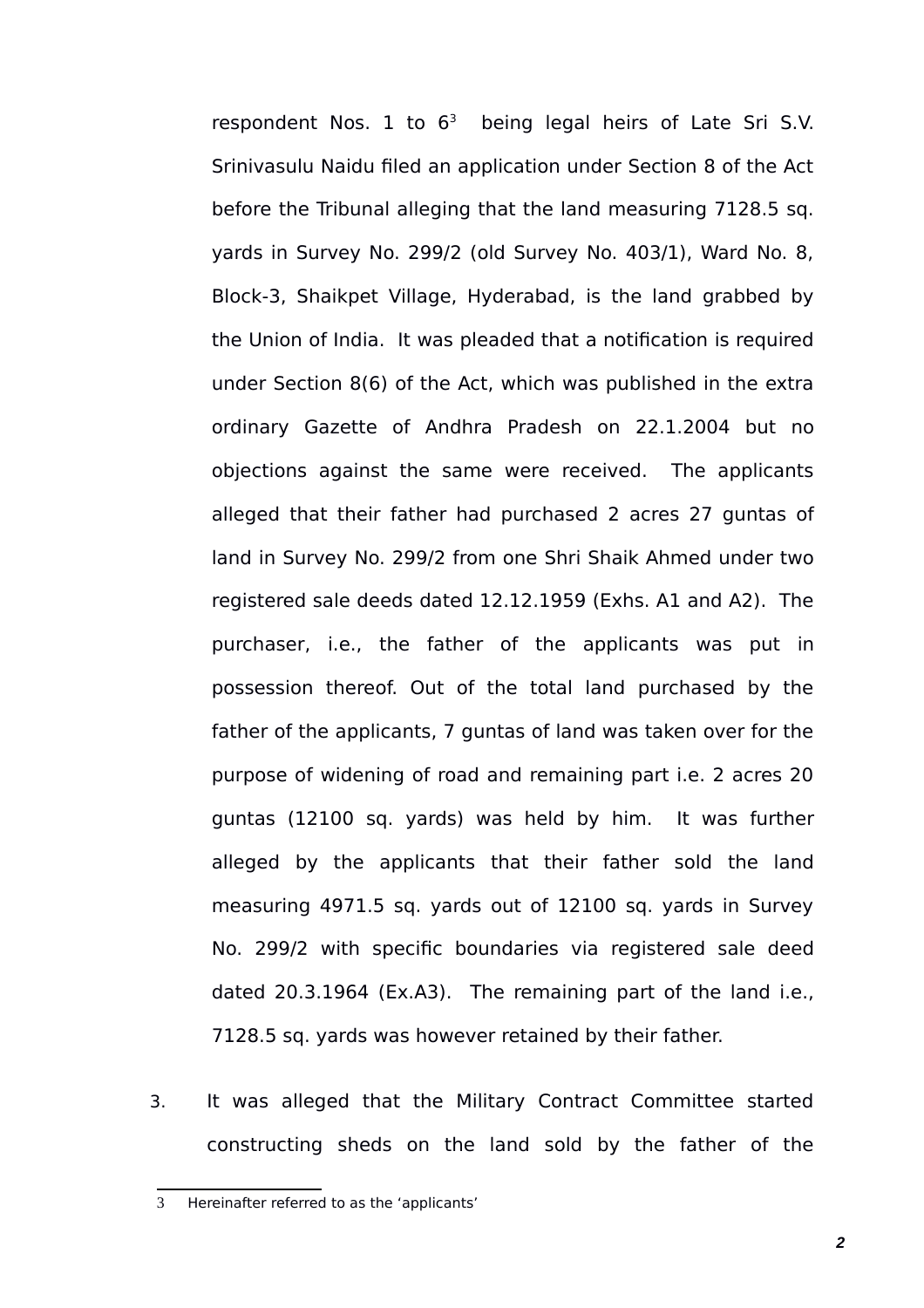applicants. As a result, the purchasers filed original suit<sup>[4](#page-2-0)</sup> on or about 14.4.1965 against the Union of India, State of Andhra Pradesh and the father of the applicants, which was later assigned as suit OS No. 175 of 1970 (Old No. 72 of 1965). The Plaintiff claimed that his vendor Shaik Ahmed and then the father of the applicants was the owner in possession of the property since purchase of the property on 20.3.1964, but the contractors of the first defendant, the appellant herein, trespassed into the schedule property on 12.7.1964. The Plaintiff thus sought possession of the land purchased or in the alternative, recovery of sale consideration paid to the father of the applicants. It was *inter-alia* pleaded as under:-

> "4. Under these circumstances, Sri Shaik Ahmed sold the entire Ac.2-27 guntas of the said property to Sri S.V. Srinivasulu Naidu, I.P.S., Superintendent of Police, Crime Branch (C.I.D.), Hyderabad, the  $3<sup>rd</sup>$  defendant herein by means of two sale deeds dated 12-12-1959 and put the latter in possession of the same. While in possession and enjoyment of the same, and paying taxes thereon, the said Sri S.V. Srinivasulu Naidu (the third defendant herein) sold 4971 ½ square yards of site out of the said S.No.299/2, of Shaikpet village more fully described in the schedule given below and herein after called the schedule property to the plaintiffs herein by means of a sale deed dated 20-3-1964 for a consideration of Rs. 28,000/-. Ever since the date of sale, the plaintiffs herein have been in undisputed possession and enjoyment of the schedule property. Thus the plaintiffs are the absolute owners of the schedule property enjoying the same with absolute rights."

4. The schedule property was the property purchased by the plaintiff. In the written statement filed by the father of the

<span id="page-2-0"></span><sup>4</sup> Hereinafter referred to as the 'first suit'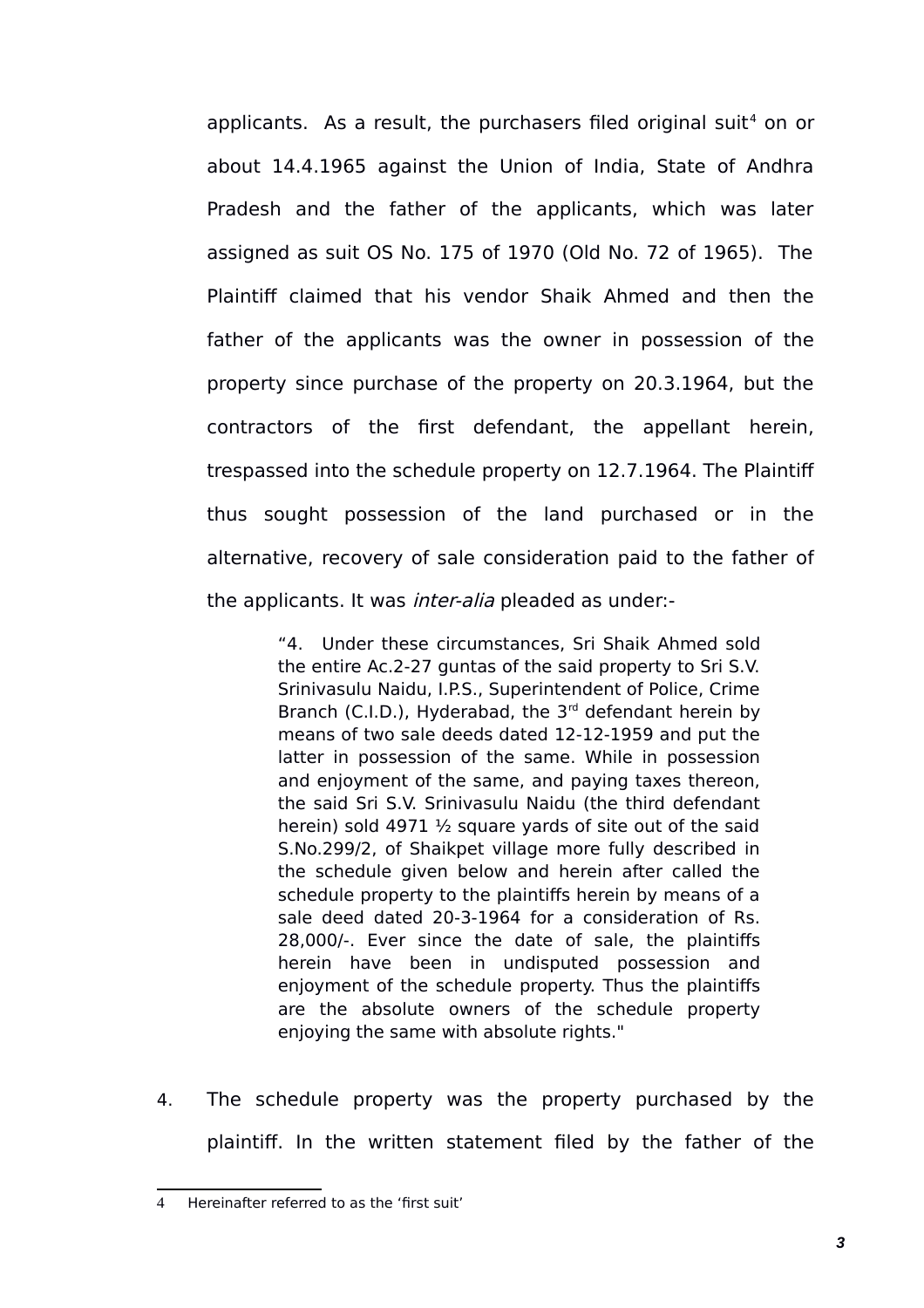applicants, it was stated that the said defendant had perfect right and legal title to the land when he effected sale in favour of the Plaintiffs. The said defendant asserted that he had no objection to the Plaintiff suit being decreed. It is pertinent to mention that the said defendant had not filed any counter claim of possession of the remaining land after selling the land to the Plaintiff. The parties went to trial on the following issues:

> "1. Whether the plaintiffs and their predecessor in interest had title to and possession over the suit land within 12 years prior to the suit?

> 2. Whether the suit land belonged to Ex-Hyderabad State Army and whether it was subsequently handed over to defendant No.1 in 1958?

> 3. Whether the patta and the settlement relied upon by the plaintiff were cancelled and if so, whether the cancellation is legal and valid?

> 4. Whether the suit land was auctioned by defendant No.1 for grazing and grass cutting?

> 5. To what damage if any, are the plaintiffs entitled against the 3<sup>rd</sup> defendant alternatively?

6. To what relief, if any are the plaintiffs entitle?"

5. The Learned Trial Court decided Issue No. 1, whereby the

following findings were recorded: -

"19. Another piece of evidence available from the material on record is Ex.B.22. It is a letter from the Tahsildar (West) to the commissioner of the Municipality wherein it is clearly mentioned that No.299/2 is the patta land of Shaik Ahmed and that Abdul Gani named mentioned has no concern with it. Third one is the order of the land record officer B.21 wherein it is clearly mentioned that S.No.129/(ld) and 403 (new) measuring (7) acres was granted as patta to Shaik Ahmed this material is quite sufficient to conclude that Shaik Ahmed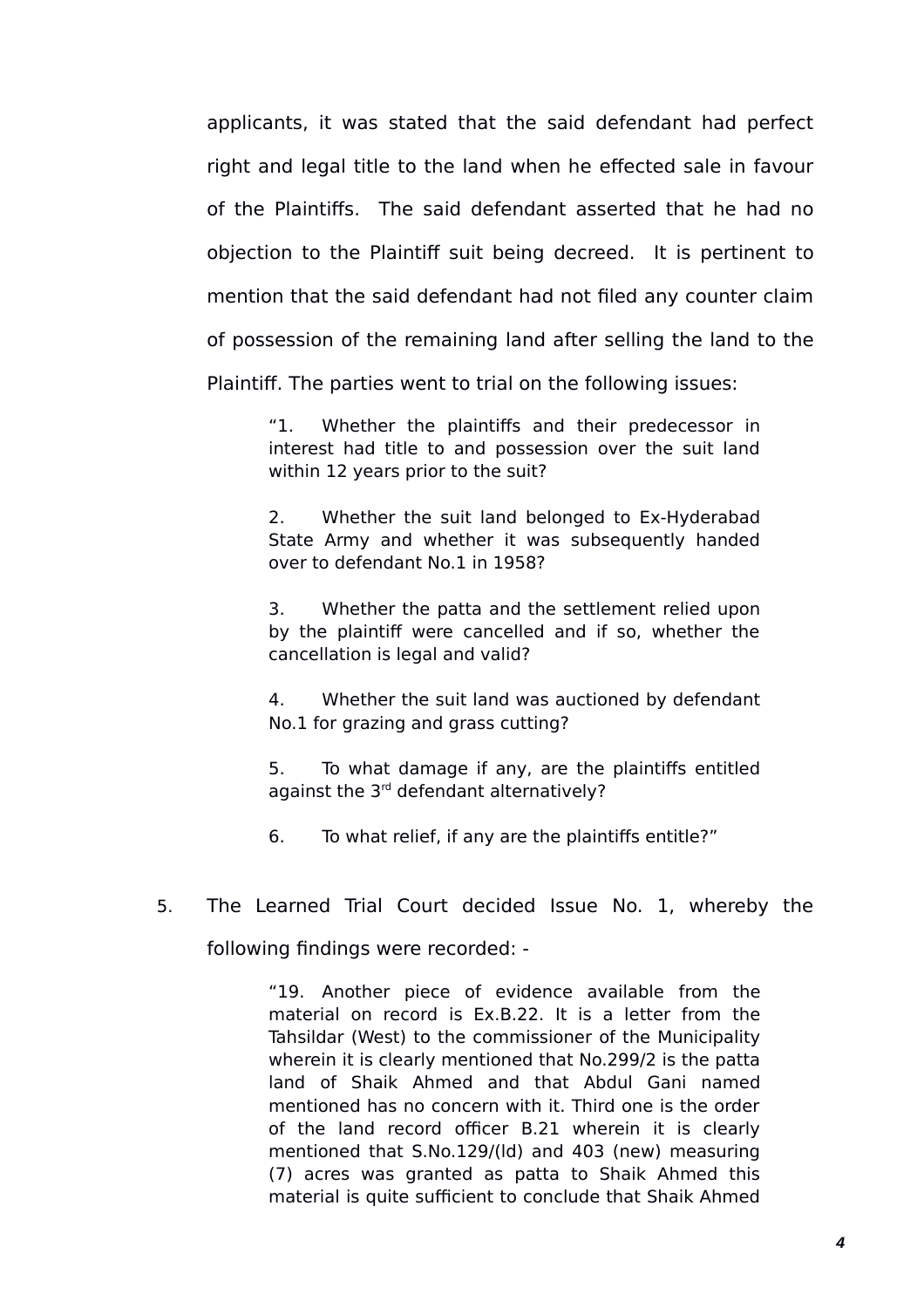has his possession over the suit land since 1339 Fasli."

20. Next point to be considered is whether Shaik Ahmed sold the suit land to the third defendant. His totally manifest by the two agreement of sale B.2 and B.3 and the two subsequent register sale deeds Ex.B.4 and B.5. In this matter B.7 entered witness box. Shaik Ahmed is stated to have died few years ago. DW-2 has testified this matter. Third defendant as DW.1 stated that he purchased the land in 1959 and shortly after one Heeralal filed a suit against him claiming the suit land. That suit ultimately ended in a compromise. Ex.B.26 and B.27 are the two receipts of Heeralal in acknowledgement of the receipt of money and also about compromising the matter.

21. Ex.B.28 to show that Chintal Basti Samshan Committee member objected and alleged that a portion of the suit land was the grade land and therefore, the third defendant cannot occupy it. In that connection, the third defendant made a compromise by giving some land as well as some cash amount to the said committee members and ended that matter. According to D.3 he did not find time to construct his proposed house on account of the above mentioned dispute. Meanwhile the plaintiffs approached him and he sold the suit land to them. The Sale Deed executed by him i.e. within four months the alleged encroachments was made. In this brief period the plaintiffs were not expected to do any thing in exercising of their rights as purchasers. These facts coupled with the documents stated above, are quite sufficient to conclude that the plaintiff and their predecessors in title and undoubted by their possession over the suit land within twelve years prior to the alleged trespass. In other words, the plaintiffs have successfully, discharged the onus placed on them under issue No.1, therefore find this issue in the affirmative. (Emphasis Supplied)

27………………………Thus viewed from any perspective there is no material to believe that the suit belonged to the Ex Hyderabad State Army and that is was subsequently handed over by the Second defendant to the first defendant. I therefore, find this issue in the negative."

6. The suit was thus decreed on 13.8.1970 declaring the plaintiffs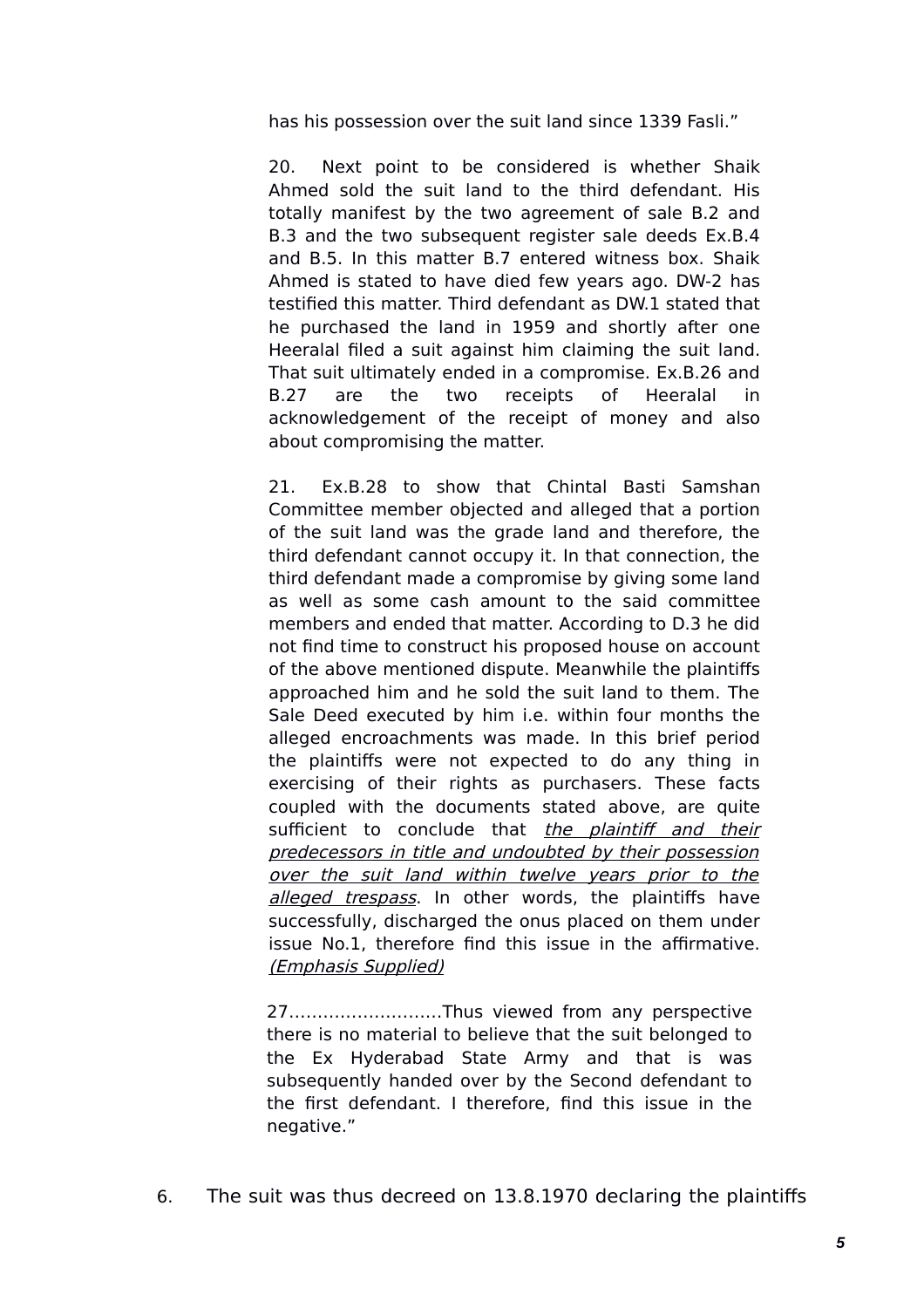as title holders of the suit property. An appeal was filed by the Union of India before the High Court of Andhra Pradesh but the said appeal was dismissed on 31.3.1975. Thereafter, the plaintiffs in the suit filed execution petition in which the applicants had chosen not to participate. The father of the applicants died on 17.6.1993. Thereafter, the applicants invoked the jurisdiction of the Tribunal.

7. The applicants asserted before the Tribunal that they are original owners of the land in question and the Government had no right or title over the property. While relying upon proceedings initiated by the Plaintiffs, the applicants asserted as follows:-

> "………………..The said suit as contested and the Hon'ble 4 th Addl. Judge, City Civil Court, Hyderabad had decided the issues of title and possession along with other issues vide judgment and decree dated 13.08.1970. It is submitted that the Hon'ble IV Additional Judge had held that our father is the owner and was in possession of the property since more than twelve years."

8. The appellant herein filed a written statement, *inter alia*, pleading that the application is not maintainable as it does not disclose the facts relating to the alleged land grabbing. It was also pleaded that the facts narrated by the applicants themselves show that they have lost their possession long ago and after being dispossessed, the applicants had failed to take any steps to get the land restored to them. The filing of the suit and dismissal of appeal was accepted. It was also pleaded that in execution of the previous decree, the decree holder and the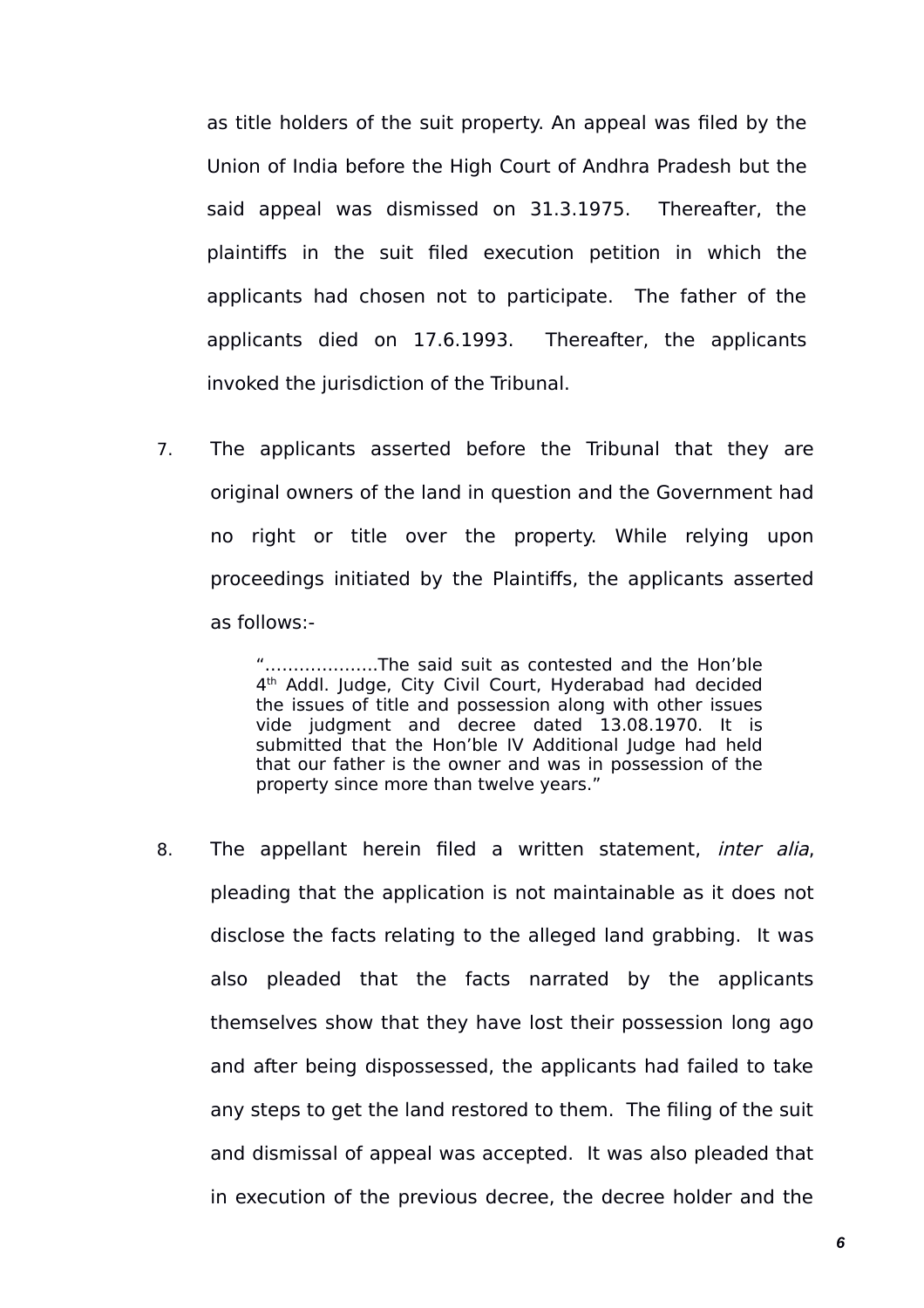applicants had entered into a written compromise which was filed in execution application No. 220/95 seeking recording of satisfaction of the decree. In such proceedings, the Union proposed for exchange of the defence land with the decretal land in response to a letter dated 19.8.1995. In terms of such compromise, possession of the land measuring 4971.5 sq. yards was delivered to the decree holder on 14.12.1995. It was stated that the schedule land is a defence land and appellant is not a land grabber. It was further asserted that the Tribunal was not competent to decide the title of the appellant for it being defence land. Still further, it was stated that the land measuring 2 acres 20 guntas was in possession of the applicants since 1.4.1958 when it was handed over to the Government of India, Ministry of Defence by the Collector, Hyderabad. The stand of the appellant in the written statement inter-alia is as under:-

"7………………………. Therefore, the Statement of the applicant that since the construction was started in the land belonging to the subsequent purchasers, they filed the suit is appears to be absolutely ridiculous because the whole extent of the land measuring 2 acres 20 guntas was under the possession of the defence and the applicant had not claimed the suit schedule land at any point of time before 16.01.1996. So it could be clearly seen that the suit schedule land was under the possession of the defence more than 30 years before claiming by the applicant. The contention of the applicant that IV Additional Judge, City Civil Court, Hyderabad held that his father is the owner and was in possession of the property since more than 12 years is wrong. The Hon'ble Judge in issue No. 6 had stated that the "Vendor", the third defendant has satisfactorily proved by adducing oral as well as documentary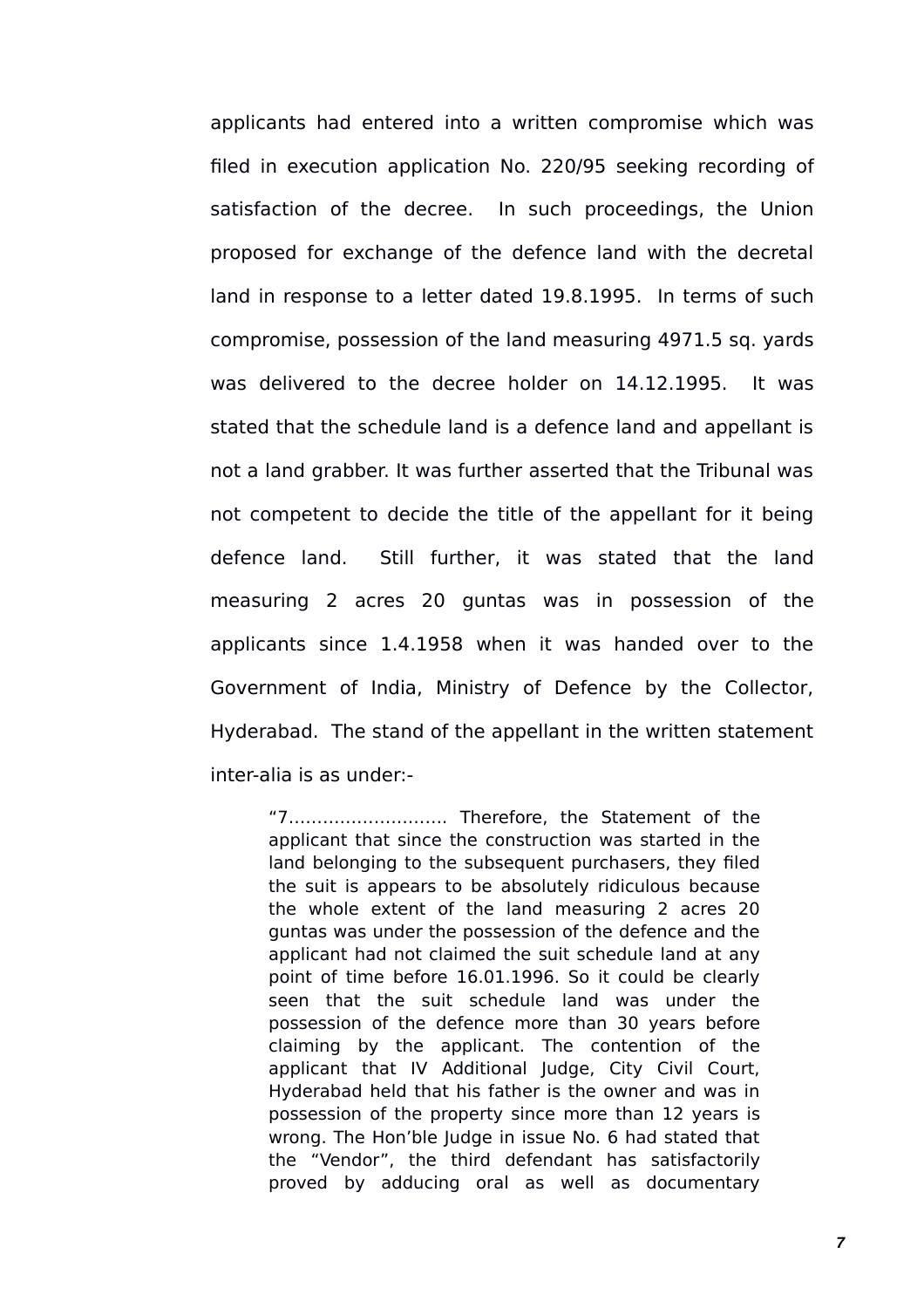evidence that he as well as his predecessors-in-title, Shaik Ahmed were in possession of the suit land i.e. only 4971 sq. yards whereas the applicant is claiming the remaining extent of land msg 7128.5 sq. yards.

8……………………. To settle the matter, the Government of India, Ministry of Defence vide post copy of telegram No. 31/27/L/L&C/64 dated 11.08.1995 conveyed approval for exchange of the defence land with that of decretal land within Pension Paymaster's Office. Accordingly the Counsel for the decree holders have accepted the said exchange proposal on 19.08.1995. On receipt of the acceptance, joint survey was conducted to mark the decretal land measuring 4971.5 sq. yards. Accordingly a plan showing the total extent of the defence land, the land already decreed by the lower court in OS No. 175/1970. Accordingly an extent of land admeasuring 4971.5 sq. yards handed over the decree holders by a proceedings dated 14.12.1995 of the Advocate Commissioner and the Contempt Case No. 411/1995 was finally closed on 15.12.1995, since land was handed over to the parties as per the compromise Memo.

xxxx xxxx xxxxx xxxxx xxxxx xxxx

10 ………………………………The above land is under the possession of the Union of India for the last several years which is more than 30 years. Shri S.V. Srinivasulu Naidu so called owner of the subject land did not filed any suit of claiming the property which is under the occupation of the Union of India for the last more than 30 years. The said S.V. Srinivasulu Naidu was only Defendant No.3 in the above suit and appeal and as such by virtue of the decree passed in the said cases do not create a right in favour of Sri S.V. Narsimhulu Naidu to claim any land which is under the occupation of Union of India on the basis of below grounds:-

#### xxxx xxxx xxxxx xxxxx xxxxx xxxx xxxx

13. With regard to unnumbered para 14 to 16 of the petition, it is submitted that the contention of the applicant in this para is that they are the owners of the schedules land is hereby denied. Land admeasuring 2 acres 20 guntas situated at Shaikpet Village, Golconda Mandal Hyderabad which was the property of Nizam forces and used as "Minature Rifle Range" was handed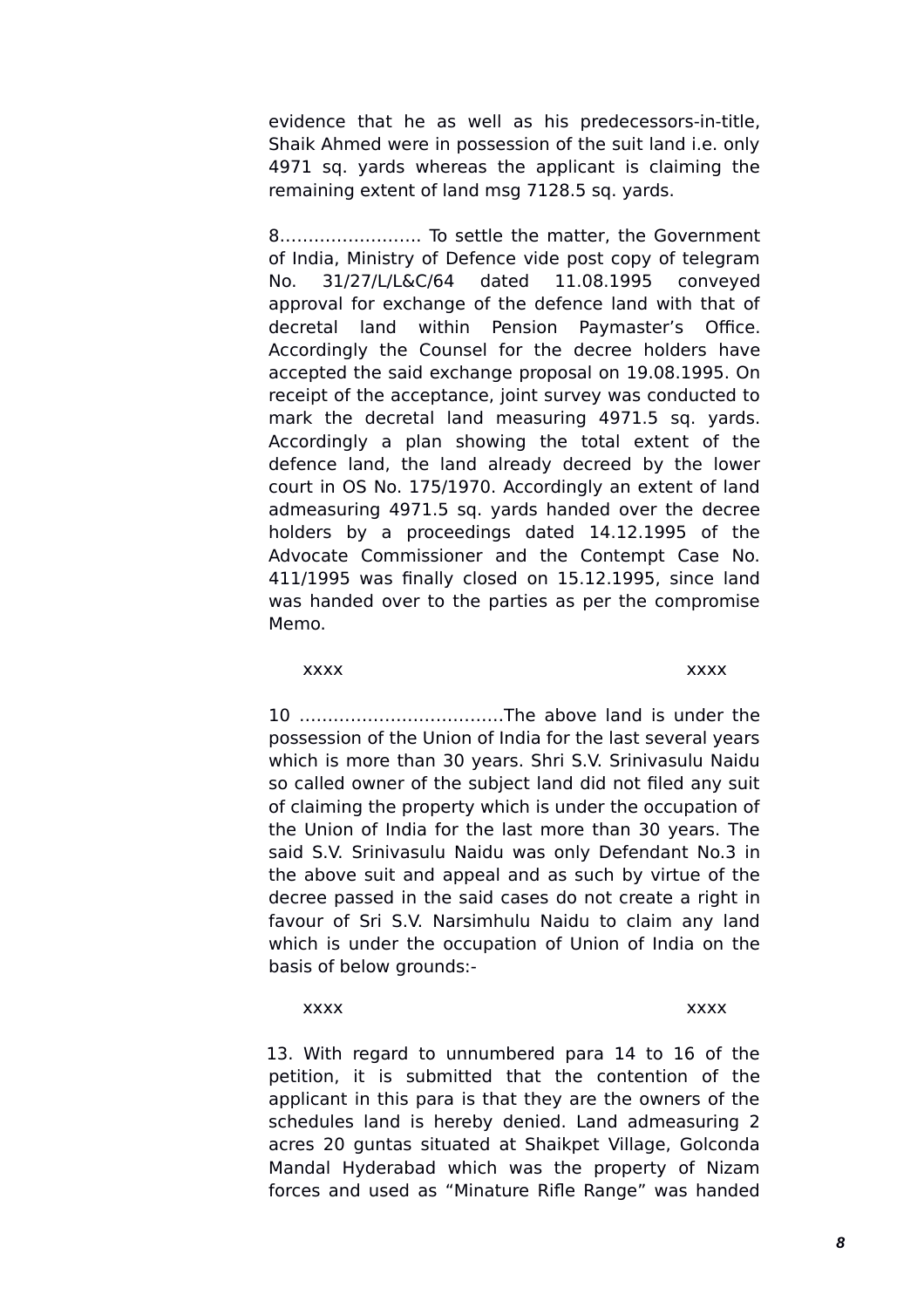over to the Government of India, Ministry of Defence on 01.04.1958 vide Board proceedings dated 19.03.1958 by the Collector and the same is vested with the Government of India under Article 295 (i) of the Constitution of India. Being a defence land, the department is not the land grabber. For the defence land enactment of the Parliament is applicable whereas Land Grabbing Court is having jurisdiction only on the State Land.

It is submitted that on the basis of uninterrupted possession of the defence over the schedule property from more than last 30 years and as the Land Grabbing Court is having the jurisdiction only on the State Land the above case is not maintainable before this Hon'ble Court….".

9. The learned Tribunal framed the following issues on the basis of

pleadings of the parties:

"(1) Whether the applicants are the owners of the application schedule property?

(2) Whether the rival title set up by the respondents is true, valid and binding on the applicants?

(3) Whether the respondents are land grabbers within the meaning of the Act XII of 1982?

(4) Whether the respondents prescribed title by adverse possession?

(5) To what relief?"

10. The appellants had never asserted their possession as adverse or hostile to the knowledge of true owner. The plea of the appellant was that they are in possession of the said property as owners for the last 30 years. Therefore, issues were not correctly framed. Accordingly, Issue Nos. 1 and 2 were decided together.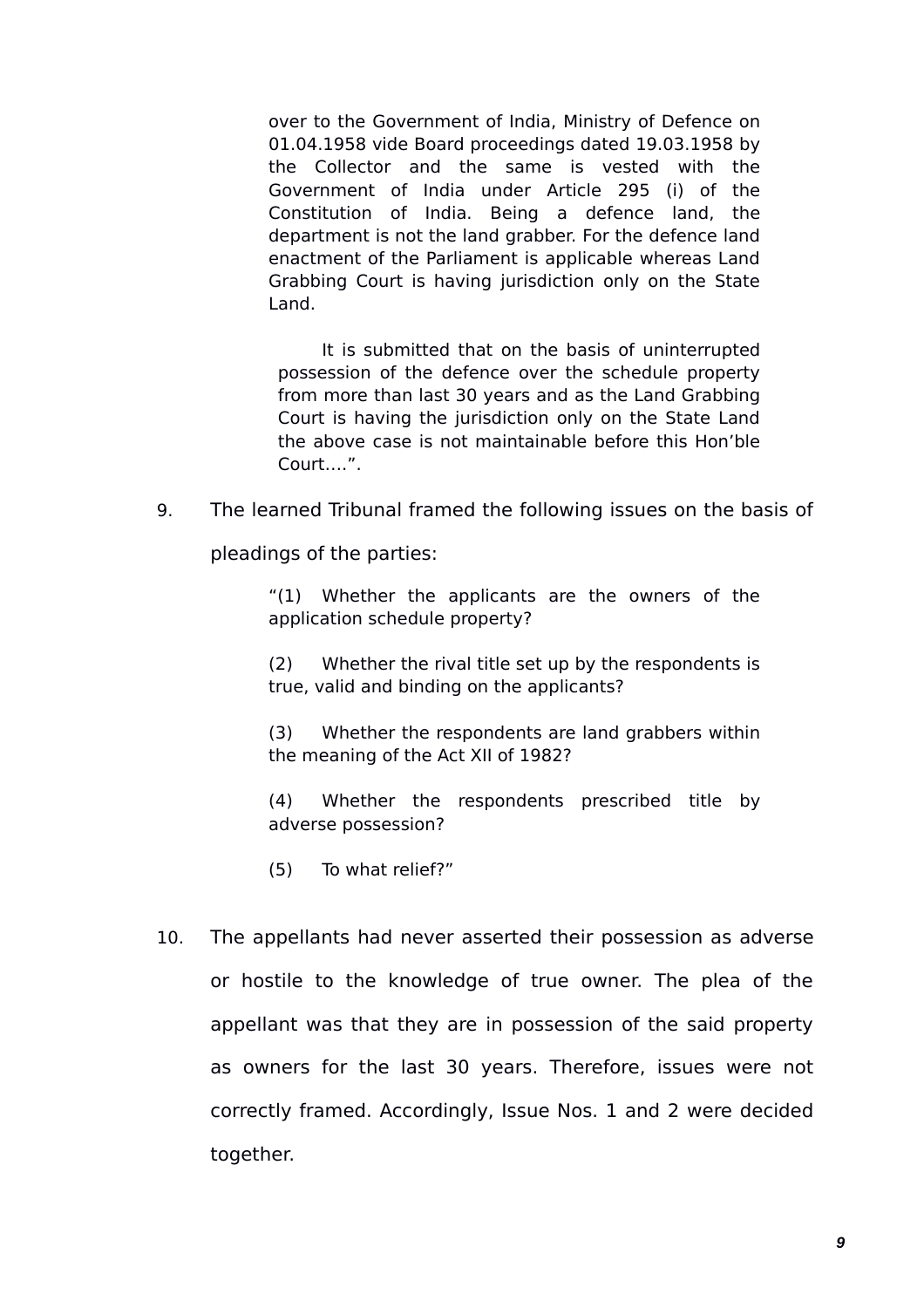11. In evidence, the applicants examined PW 1 - S. Janardhan who had produced sale deeds by which their father had purchased the land but the patta said to be executed in favour of Shaik Ahmed was not produced. A perusal of the two sale deeds Ex A1 and A2 executed by the said Shaik Ahmed also does not disclose the date of any patta. Thus, in the present proceedings, neither the sale deeds have mentioned about the patta nor such patta had been produced or proved on record. In fact, the entire claim is based upon the judgment in the first suit, which is evident from the statement of PW 1, when he said that "a Division Bench of the Hon'ble High Court reported in 1990 has categorically held that once the Hon'ble Court upheld the title and possession in earlier proceedings, it is not open for any one of the authorities to deny the same taking untenable pleases. Once the source of title is common, any party taking a different plea in subsequent proceedings is barred by res judicata".

#### 12. The Tribunal *inter-alia* returned the following findings:

"52. Srinivasulu Naidu purchased the land under Exs.A-1 and A-2 in the year 1959. There is a finding in that suit that 12 years prior to filing of the suit, Shaik Ahmed and Srinivasulu Naidu had been in possession of the land. So the land has been in their continuous possession since 1949-50. Delivery of Acs.2.27 guntas of land to the Defence by the State Government is only a paper delivery as per Ex.B14 proceedings. So it can be inferred that actual delivery of land of Acs. 2.27 guntas was not made and it is only a paper delivery. This land alone was not alleged to have been delivered as per Ex.B14 proceedings dt. 19-3-58. About Acs.1500-24 guntas of land in four different plots in different areas was ordered to be delivered by the State Government to the Union of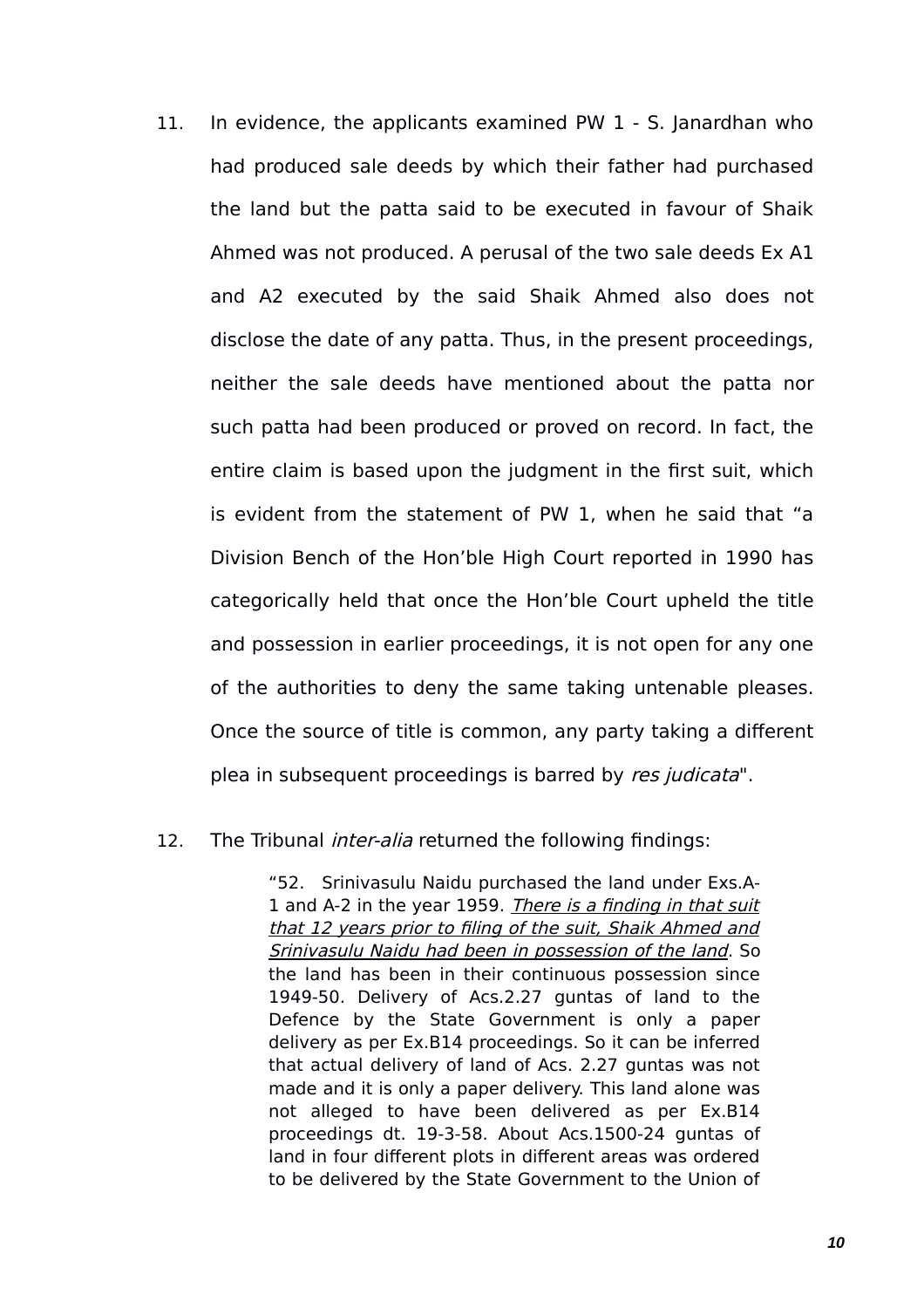India. According to the Union of India, Acs.2.27 guntas is part of Asfanagar lines which is shown as item No. V in Ex.B-14 at page No.2.

xx xx xx

57. The contention of the Advocate for the respondents is that when the Union of India claimed that it is in possession since 1958 in the suit OS 175/70, title to the balance land is to be decided elsewhere. It is further contended that Exs. A1 and A2 sale deeds are valid and title passed to the applicants but to show whether Shaik Ahmed had title or not for the remaining land, suit is not filed by the applicants. Therefore, the applicants waived their right and their claim is time barred. When a finding is given in the suit that State Government which gave land to Union of India has no title and that Srinivasulu Naidu and his vendor had title, there is no need for Srinivasulu Naidu to file another suit for declaration of his title.

xx xx xx

59. If the land which was delivered to R-1 herein and to the other decree holders in execution proceedings, in exchange of suit schedule land owned by Srinivasulu Naidu, the exchange itself is illegal. Without establishing title to the remaining land by the Union of India the Union of India has entered into the compromise for exchange of the Application schedule land. A Compromise can be made between the decree holders and judgment debtors with regard to the decree schedule land only but it should not be in respect of some other land not covered by the decree. For retaining the decreetal schedule property by Judgment Debtors, some other land which is not subject matter of the suit was given to the decree holders. Union of India was aware that this land which was delivered to decree holders in exchange was mentioned as boundary to the decreetal schedule property belonged to Srinivasulu Naidu. Srinivasulu Naidu was a party to the suit. *Even* though no relief is granted against Srinivasulu Naidu in the said suit, at-least notice should be given to Srinivasulu Naidu or Srinivasulu Naidu should be made party to the compromise, when he claimed title and possession to that land which was given to the decree holders in exchange.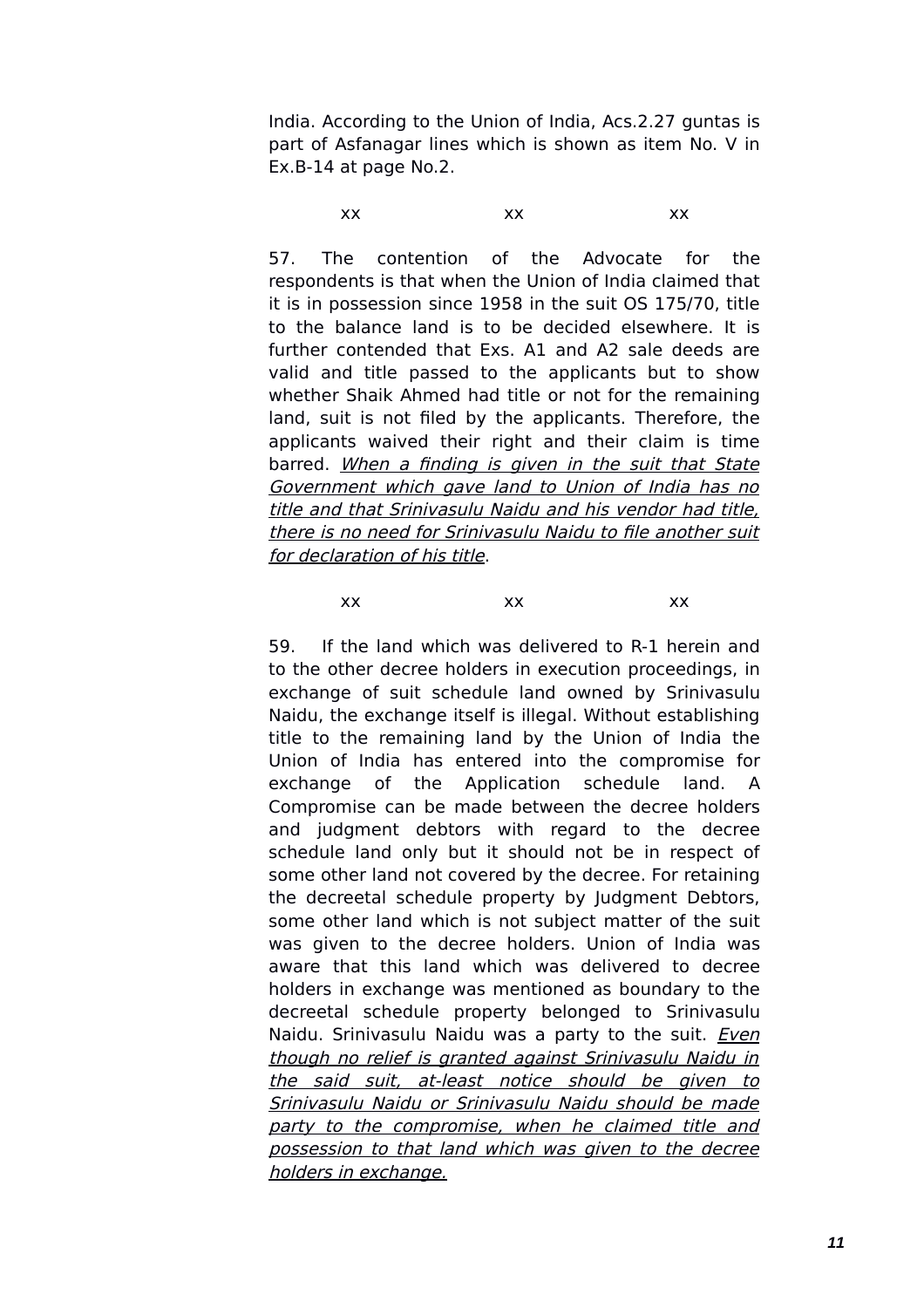90. In the case on hand the title to the application schedule land is not in issue in the earlier suit. The issue was with regard to the title for the suit schedule land which was purchased by the plaintiffs from Srinivasulu Naidu. Exs.A1 and A2 are the sale deeds which were relied on by the plaintiffs to establish their title for 4971 sq. yards. For the remaining land there was no issue. No finding is given with regard to the title for the remaining land of Srinivasulu Naidu. The remaining land of Srinivasulu Naidu's is shown as boundary on three sides of the suit land purchased by the plaintiffs from Srinivasulu Naidu. A finding is given in the suit that the land purchased by Srinivasulu Naidu under Ex.A1 and A2 is patta land of Shaik Ahmed. To decide the title of the plaintiffs in 4971 sq. yards title of Srinivasulu Naidu covered by Exs.A1 and A2 was also considered. Therefore, there is identity of title in OS 175/70 and in this land grabbing case. Hence, the finding in the suit binds the respondents.

91. The findings in the suit binds the Union of India as the title in the two litigations is one and the same. The State Government did not prefer the appeal against the Judgment and decree in OS 175/70. The Union of India claims title through the State Government. In the suit, a finding is given that the land is a patta land of Shaik Ahmed and not the State Government land. Therefore, that finding became final and binds both the Governments and other parties to the suit. The appeal CCCA No-30/1972 preferred by the Union of India against the judgment and decree passed in suit OS 175/70 was dismissed by the Hon'ble High Court. A finding was given by the High Court that the land covered by Exs.B-38 marked in the i.e. the land covered by Ex.B25 herein was not correlated to the suit land. The suit land is part of the land covered by Exs.A1 and A2 sale deeds herein. The Union of India contends that the entire land of Acs.2.20 guntas was delivered as per Ex.B38 proceedings. In the letter dt. 25-4-1960 which was addressed by the Tahsildar, Hyderabad to the Collector Hyderabad District it is mentioned that the tounch map available in this office shows that Sy.No. 299/2 is the same place where the rifle range is shown in the map of I.S.F lands, Mallepally. Neither the tounch map nor the map of ISF lands has been produced. The letter therefore loses all its importance. The letter however, shows that patta was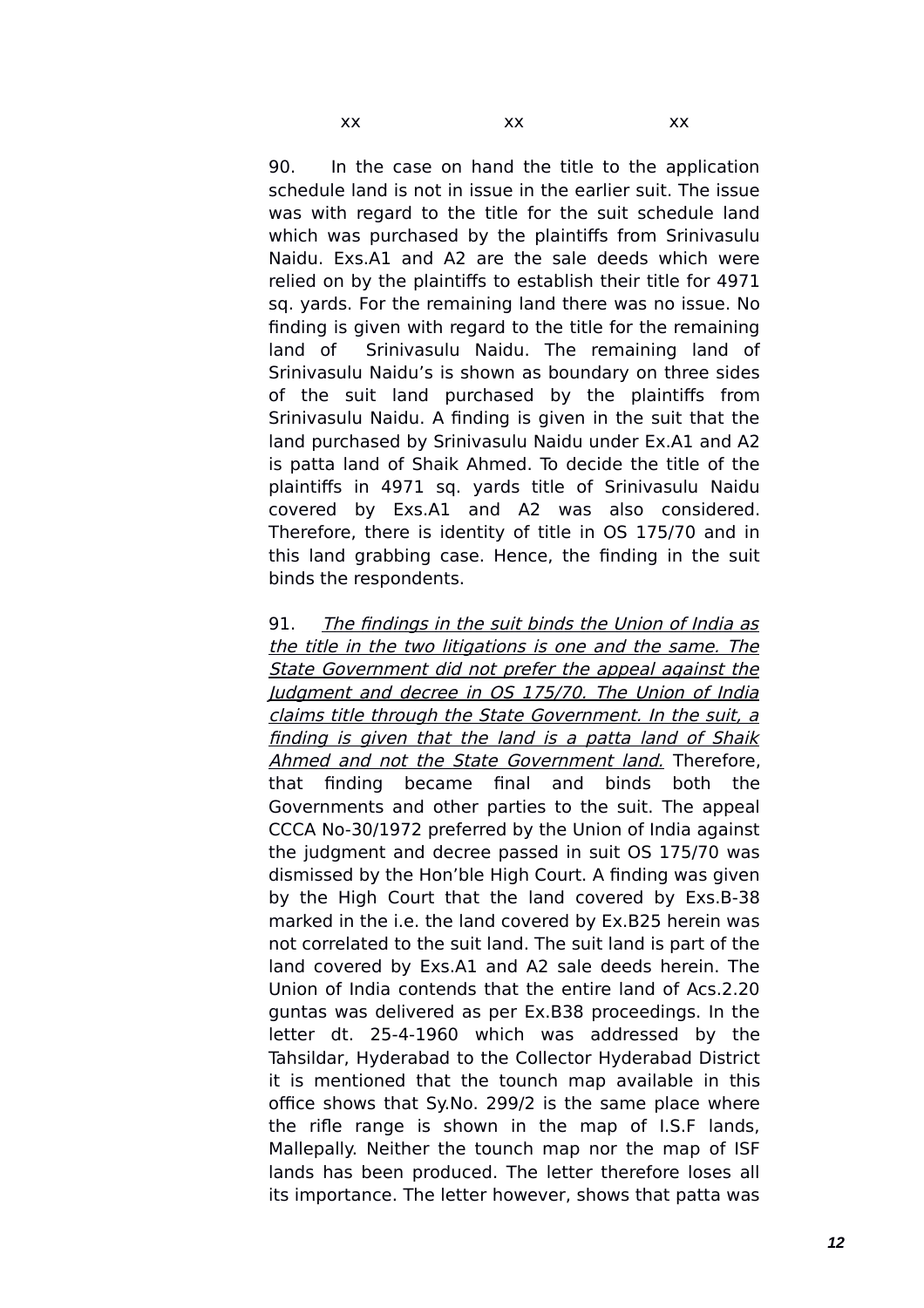sanctioned to Shaik Ahmed prior to the preparation of the maps." (*Emphasis supplied*)

13. The High Court in a petition under Article 226 of the Constitution affirmed the order of the Tribunal and held as under:

> "17. Originally, the land to an extent of Acs.2.27 gts in Sy.No. 299/2 was purchased by S.V. Srinivasulu Naidu, the father of the applicants under Exs.A1 and A2 sale deeds. After Ac.0.07 gts of land was affected in road widening, the remaining extent of land is Acs. 2.20 gts equivalent to 12,100 sq. yards, out of which, 4,971 sq. yards was sold by the father of the applicants to one V. Krishna Murthy and others under Ex.A3. Now, the disputed land is 7,128.5 sq. yards. The possession of land to an extent of Acs.2.20 gts by Srinivasulu Naidu from 1959 to 1964 was established in O.S. No. 175 of 1970 wherein the dispute with regard to the land to an extent of 4,971.5 sq. yards out of Acs.2.27 gts between V. Krishna Murthy and others/plaintiffs with the Union of India/respondent has been decided through the judgment and decree dated 13.08.1970. The delivery of the land to an extent of Acs.2.27 gts to the Union of India by the State Government was negatived in that suit. The possession of Srinivasulu Naidu in the land on three sides of the decretal land is admitted by R.W.2 as per the contents of Ex.B21. Since the said judgment and decree in O.S. No. 175 of 1990 had attained finality in view of the dismissal of appeal being CCCA No. 30 of 1972 filed by the Union of India, the plaintiffs have proceeded for its execution. Therefore, the father of the applicants had got title and possession over the part of the land sold by him.

> 18. The contention of the Union of India that the entire land to an extent of Acs.2.20 gts was delivered to the Central Government as per Ex.B28 proceedings cannot be accepted as the land to an extent of Acs.2.20 gts was shown as Minature Rifle Range at Mallepally village area as per Ex.B14 and not in Shaikpet village and as such, the Special Court held that the land to an extent of Acs.2.20 gts covered by Exs.A1 and A2 belongs to Srinivasulu Naidu and they are valid documents.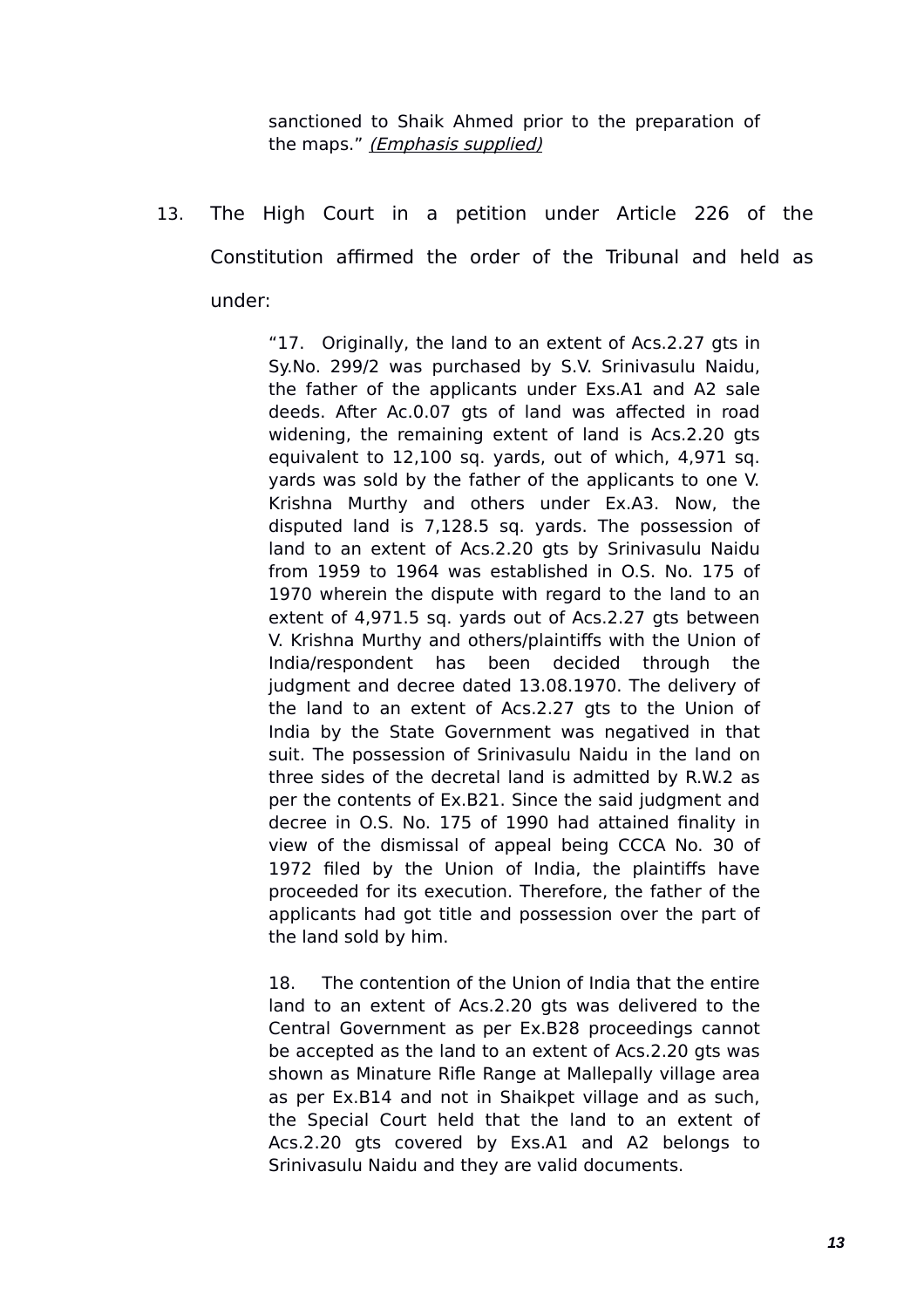19. When the execution proceedings are pending, respondent No.1 claimed 1/3rd share in the entire land covered by the decree in O.S. No.175 of 1990 as assignee from one of the decree holders i.e., V. Krishna Murthy under assignment deed dated 18.03.1992, which admittedly has not been produced before the Court. To avoid demolition of the Pension Payment Office and to avoid the contempt proceedings, the Union of India made exchange offer to five equal extent of vacant land lying adjacent to the decree schedule property though it is not its property. The Special Court observed that after exchange, an extent of 2627.87 sq. yards covered by decree shown as 'B' portion is delivered to R1 and also observed that respondent No.1 got possession of the land of Srinivasulu Naidu after exchange, his possession is illegal and unlawful."

- 14. The order passed by the Tribunal and that of the High Court was based on the decree in OS No. 175/1970 though the said suit was only in respect of 4971.5 sq. yards comprising in Survey No. 299/2. The plaintiffs in the aforesaid suit had pleaded that the applicants had purchased 2 acres 27 guntas of land vide two sale deeds and that the plaintiffs are purchasers of 4971.5 sq. yards.
- 15. Learned counsel for the appellant argued that the subject matter of the first suit was only 4971.5 sq. yards which was purchased by the plaintiffs. The issue was in respect of title of the plaintiffs over the said land alone. Though there was an issue as to whether the land belongs to Hyderabad State Army and that it has been handed over to the Union in 1958, but such issue was decided against the appellants. However, the finding on such issue would be restricted to the land which is subject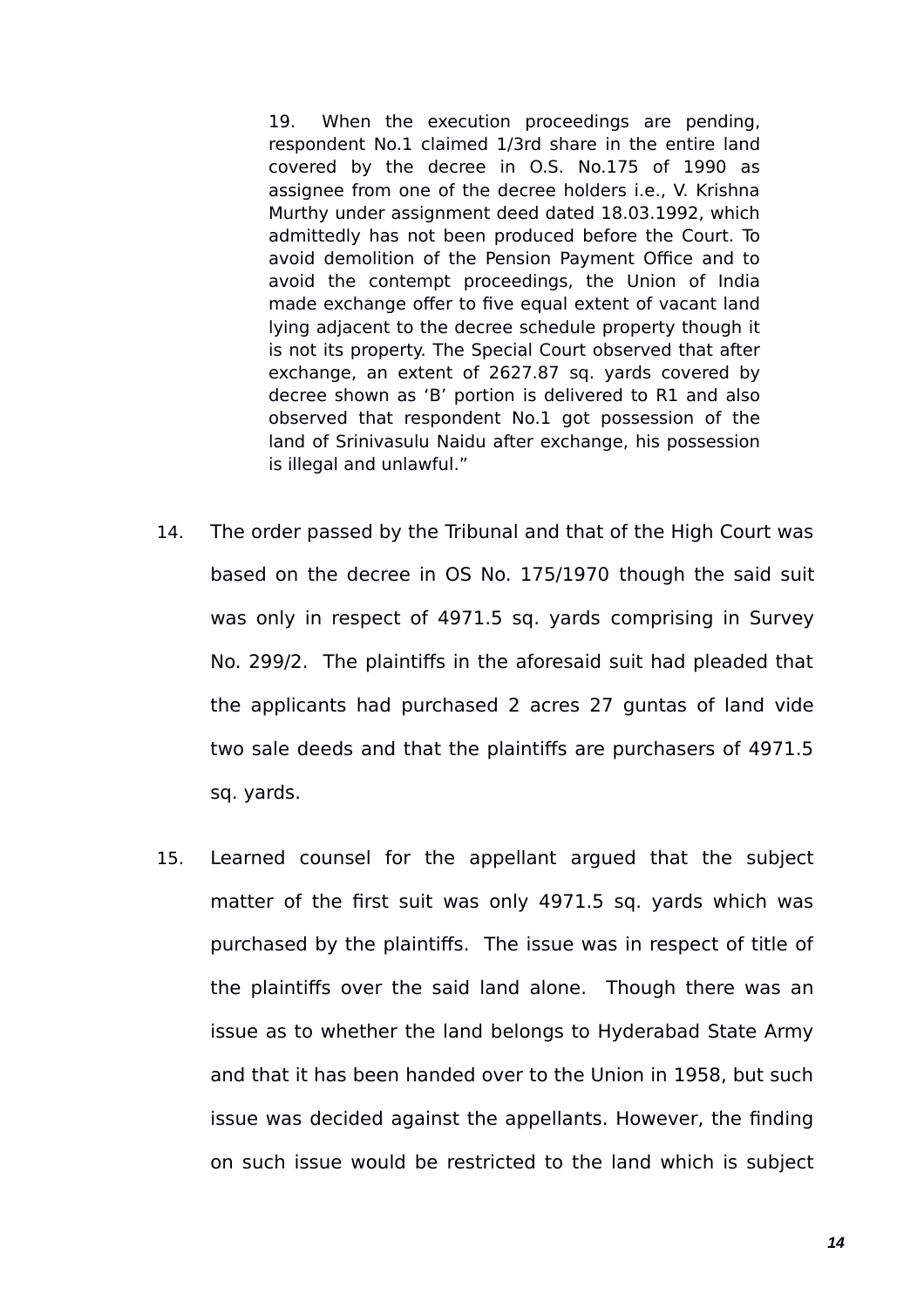matter of the suit and not the entire land which was handed over to the Union by the State of Andhra Pradesh.

16. The transfer of land by the State of Andhra Pradesh to the Union was not required to be registered by a registered instrument in view of Section 17(2)(vii) of the Registration Act, 1908, which reads as under:

# "**17. Documents of which registration is compulsory.**

(1) The following documents shall be registered, if the property to which they relate is situate in a district in which, and if they have been executed on or after the date on which, Act XVI of 1864, or the Indian Registration Act, 1866, or the Indian Registration Act, 1871, or the Indian Registration Act, 1877, or this Act came or comes into force, namely,

(a) instruments of gift of immovable property;

(b) other non-testamentary instruments which purport or operate to create, declare, assign, limit or extinguish, whether in present or in future, any right, title or interest, whether vested or contingent, of the value of one hundred rupees and upwards, to or in immovable property;

(c) non-testamentary instruments which acknowledge the receipt or payment of any consideration on account of the creation, declaration, assignment, limitation or extinction of any such right, title or interest; and

#### xx xx xx

(2) Nothing in clauses (b) and (c) of sub-section (1) applies to –

$$
XX \hspace{1.5cm} XX \hspace{1.5cm} XX
$$

(vii) any grant of immovable property by Government;"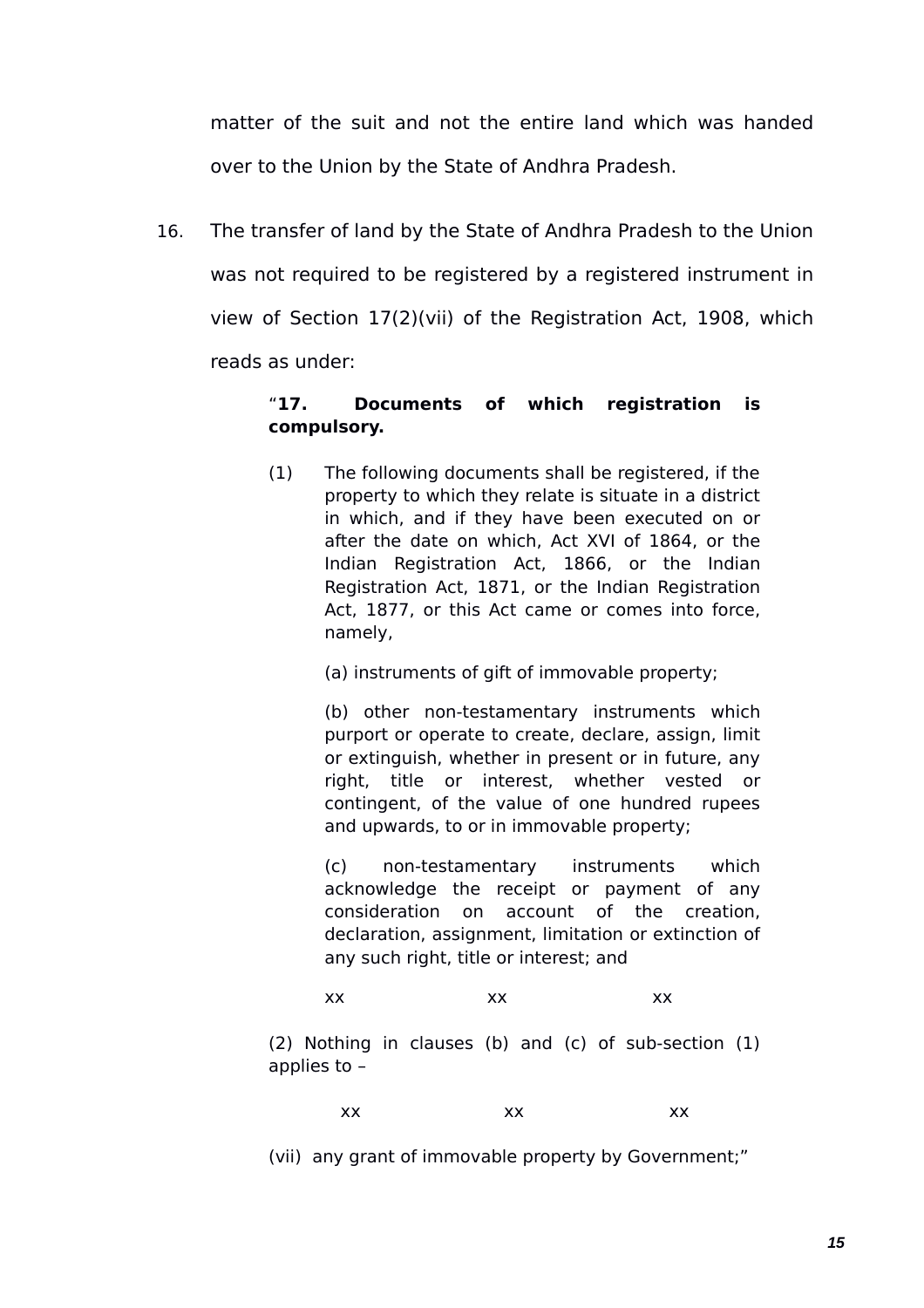17. Section 2 of the Government Grants Act, 1895 provides that the Transfer of Property Act shall not be applicable to Government grants. Therefore, the condition in Section 54 of the Transfer of Property Act that immovable property of the value of one hundred rupees and upwards can be transferred only by a registered instrument is also not applicable to the Government Land. Section 2 reads as under:

> "2. Transfer of Property Act, 1882, not to apply to Government grants. - Nothing in the Transfer of Property Act, 1882, contained shall apply or be deemed ever to have applied to any grant or other transfer of land or of any interest therein heretofore made or hereafter to be made by or on behalf of the Government to, or in favour of any person whomsoever; but every such grant and transfer shall be construed and take effect as if the said Act had not been passed."

- 18. It was argued that the land was transferred to the Union vide letter dated 10.10.1956 when 1650 acres and 2 guntas of land including 378 acres and 16 guntas of land of Asafnagar lines were transferred to the Government of India. Subsequently, on 24.8.1957, land measuring 150 acres 8 guntas attached to Chandrayangutta lines was excluded and the Collector was requested to make early arrangements of handing over of the land measuring 1500 acres 24 guntas to the Military Estate Officer. In pursuance of such communication, the possession of land measuring 1500 acres 24 guntas was handed over to the Union of India in the proceedings dated 19.3.1958.
- 19. In the communication dated 10.10.1956, as mentioned above,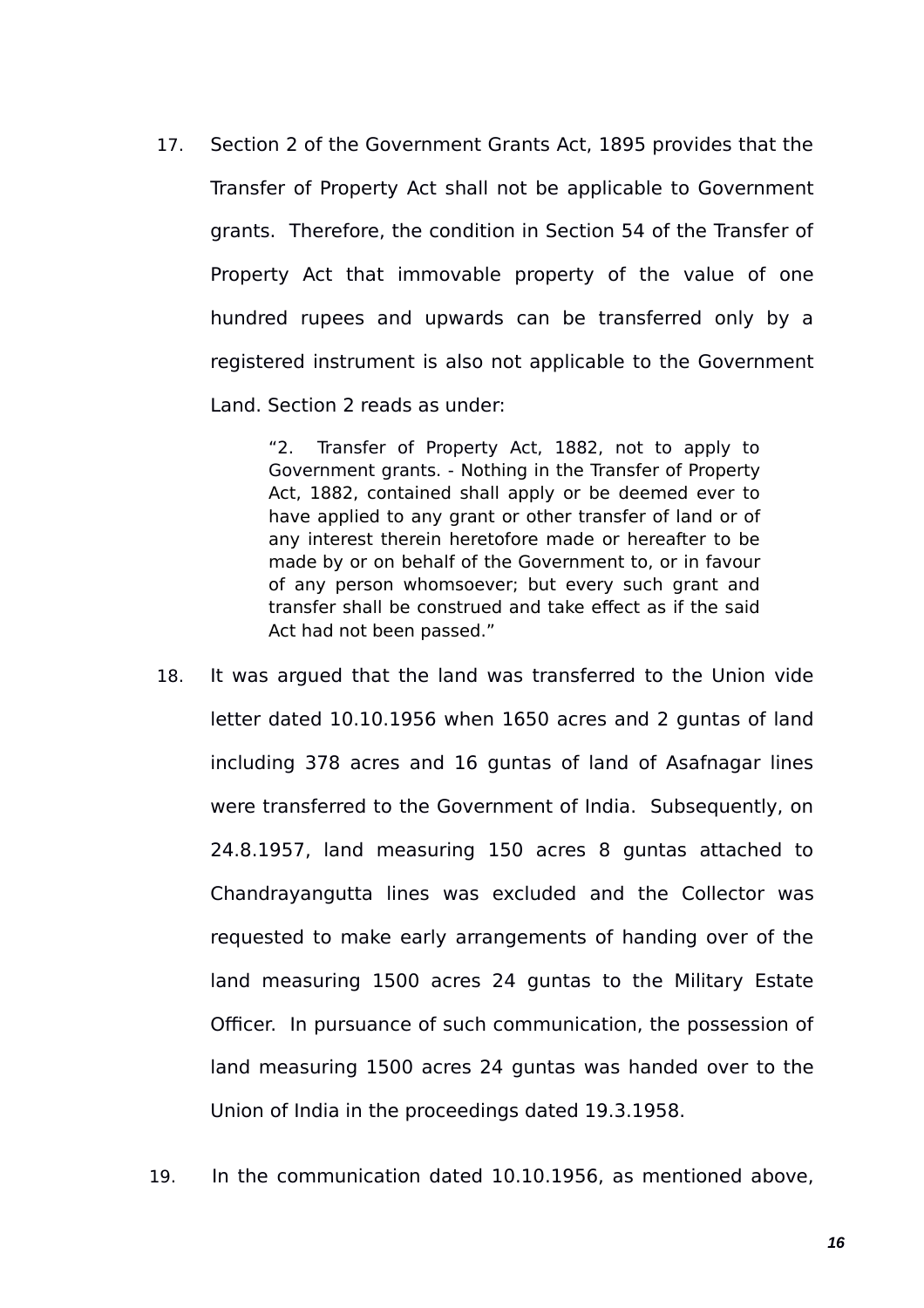the State of Andhra Pradesh had transferred 1650 acres 2 guntas of land. However, later on 24.8.1957, the land measuring 150 acres and 8 guntas situated in Chandrayangutta Lines was excluded. The communication dated 10.10.1956 reads as thus:

"From:

The Chief Secretary to Government General Administration Department Hyderabad Deccan.

To

The Secretary to Govt. of India Ministry of Defence, New Delhi.

#### Subject:- ALLOCATION OF OLD HYDERABAD CANTONMENT LANDS BETWEEN THE DEFENCE MINISTRY AND THE STATE GOVERNMENT

Sir,

I am directed to refer to this Govt. Letter No. 1065 CAD Army dated the  $9<sup>th</sup>$  July, 1952 addressed to the Ministrv of States (Now Home Affairs Ministry) New Delhi (Copy enclosed for ready reference) and to say that as stated therein agreement was reached between the Government of India and the Hyderabad Govt. in regard to the allocation of the late Hyderabad Army buildings and according to the agreement the following lines in the Hyderabad proper have been treated as ISF lines property of the Govt. of India.

- 1) Mohammadi Lines.
- 2) Ibrahim Bagh Lines.
- 3) Makai Darwaza Lines.
- 4) Asafnagar Lines
- 5) Masab Lines.
- 6) Chandrayangutto Lines

Similarly agreement was reached regarding the following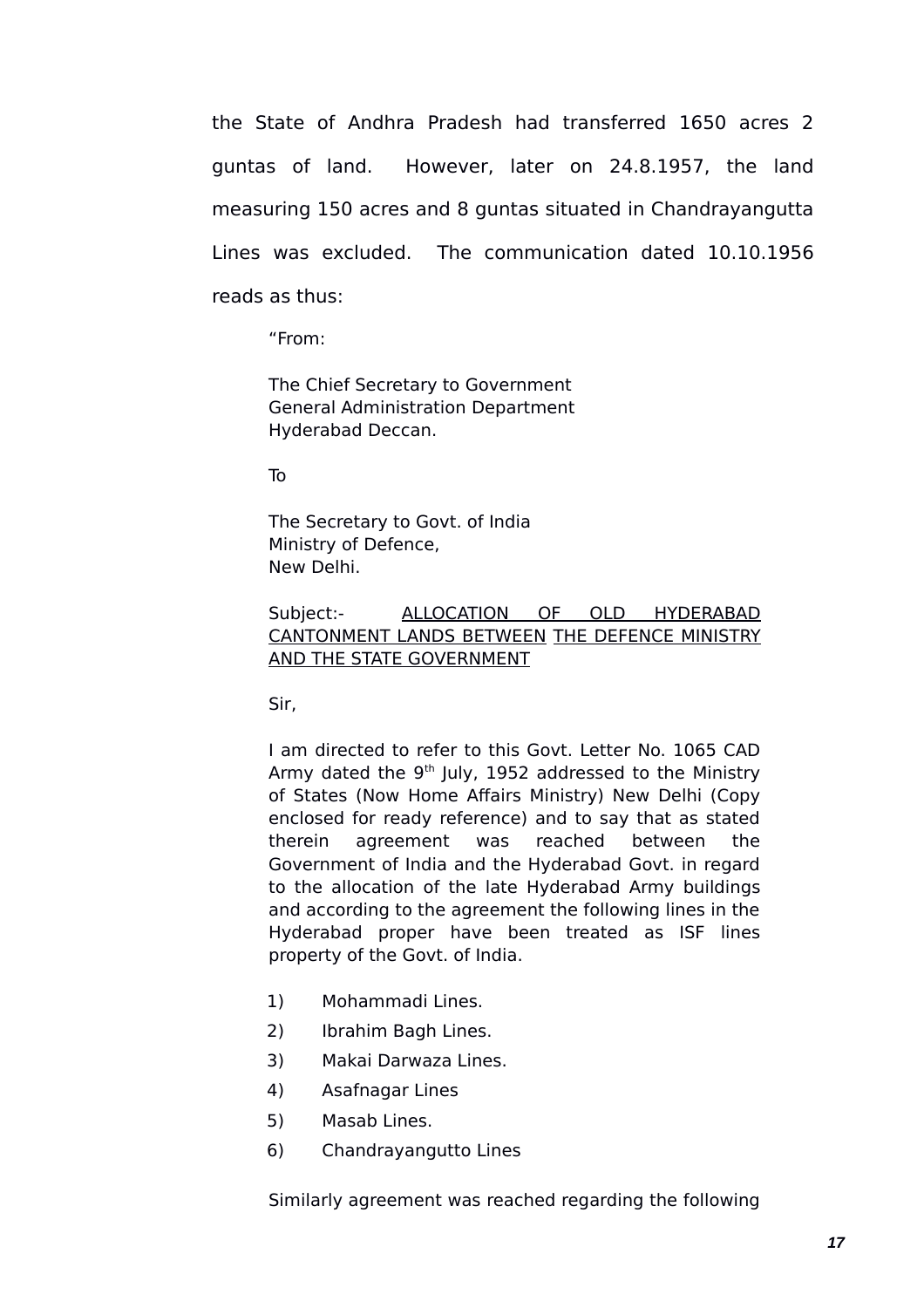Hyderabad Army line and building in the Hyderabad proper being treated as non-ISF lines property of the Hyderabad Govt.

- 1) Fateh Darwaza Lines.
- 2) Mallapalli Lines.
- 3) A.C. Guards (Saifabad) Lines.
- 4) Nampally Lines.
- 5) Central Military Hospital Building (New Sarojini Devi Hospital)
- 6) Banjara Darwaza Lines.
- 7) Band lines Fath Maidan.
- 8) Mysaram Lines.

As stated in the above cited letter the question of allocating the Hyderabad Cantonment lands between the two Govts has been engaging the attention of this Govt. for some time past and in order to reach an agreement between the Centre and the State for the allocation of these lands this Govt. had proposed in the letter referred to above that all lands in the vicinity of the ISF buildings or meant for the use of occupants of ISF Buildings should be treated as ISF or Central Govt. property and the rest as non-ISF property falling to the share of Hyderabad State. It was also made known to the Govt. of India, in our above letter and DO No. 661/GAD Army 54 dated the  $27<sup>th</sup>$  /28<sup>th</sup> Aug 54 addressed to you that this Govt. had asked their survey to carry out the survey and the demarcation of the ISF and non-ISF lands. That work has since been completed.

The State Government having examined the entire question of the demarcation of appurtenant lands carefully suggest for the acceptance of the Govt. of India the allocations as indicated in a set of maps (five in number) forwarded herewith. The appurtenant lands attached to ISF Lines are shown in green colour while the lands appurtenant to non-ISF lines are indicated in blue colour.

The recommendation of the State Govt. briefly envisages the allocation of lands as under:

|  | <b>ISF Lines</b> | Acres | Guntas |
|--|------------------|-------|--------|
|  | Mohammadi Lines  | 361   |        |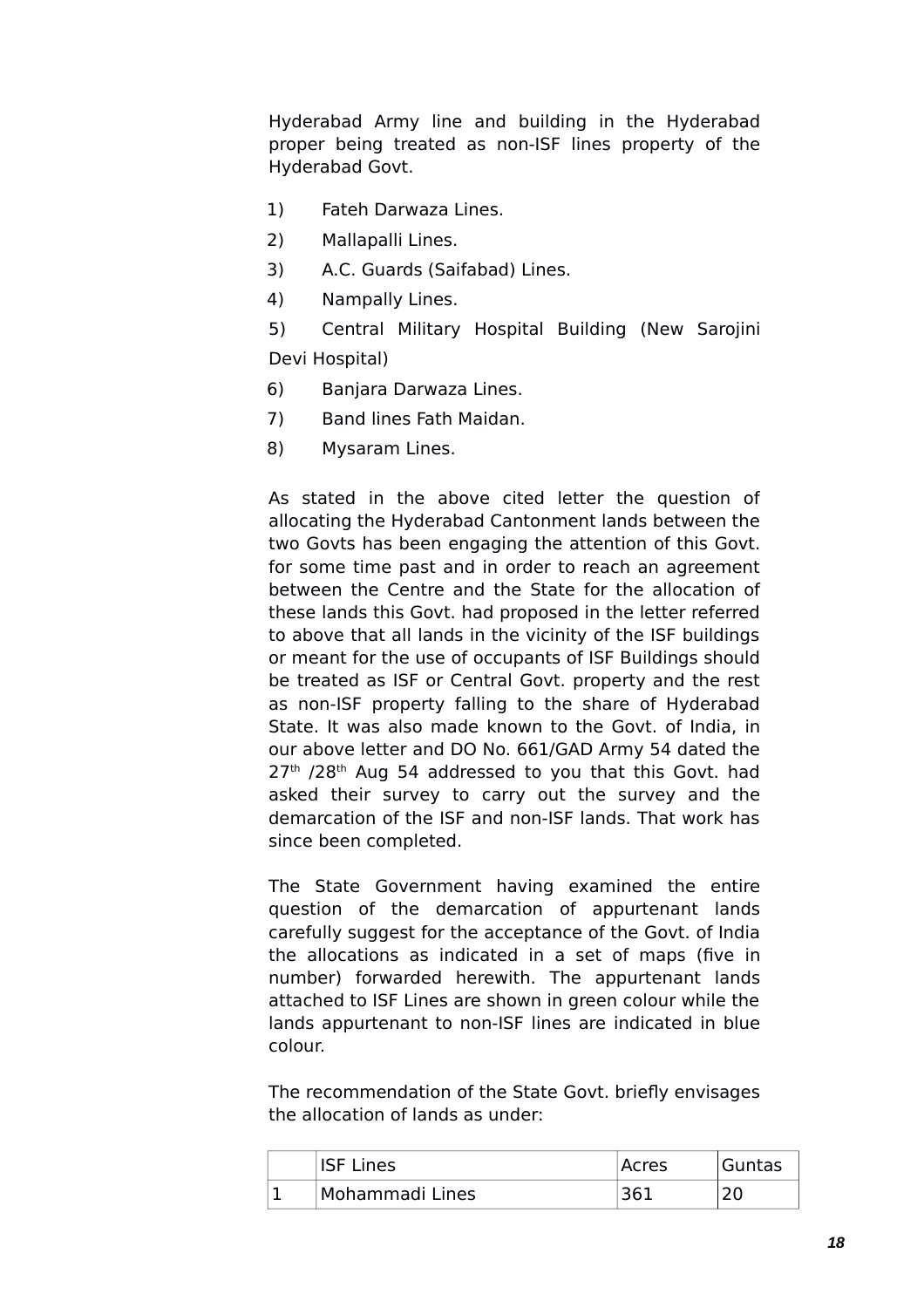| Ibrahimbagh Lines etd.,   | 484 | N2 |
|---------------------------|-----|----|
| Makai Darwaza Lines etc., | 244 | 08 |
| Banjara Darwaza Lines     | 32  | 18 |

According to the agreement reached between the two Govt. Banjara Darwaza Lines. Property of the State is being exchanged for Masab lines. Property of the Centre is being exchanged vide this Govt's endorsement No. 197 GAD 21 Army 56 dated  $26<sup>th</sup>$  June 56. Hence Masab Lines are omitted here and shown under non-ISF Lines below - Banjara Darwaza Lines are shown as ISF instead.

|                             | Acres | Guntas |
|-----------------------------|-------|--------|
| Asafnagar Lines             | 378   | 16     |
| Chandrayangutta Lines   150 |       | 08     |
| Total                       | 1650  |        |

|                | <b>Non-ISF Lines</b>                                                     | Acres | Guntas |
|----------------|--------------------------------------------------------------------------|-------|--------|
| $\mathbf{1}$   | Fateh Darwaza Lines, 42<br>and<br>(Dhanka Kotah<br>Naurangi Maidan)      |       | 04     |
| 2              | Malapalli Lines                                                          |       |        |
| 3              | A.C. Guards (Saifabad) 450<br>Lines                                      |       | 12     |
| 4              | Nampalli Lines                                                           |       |        |
| 5              | Central<br>Military<br>Hospital Building (now<br>Sarojini Devi Hospital) |       |        |
| 6              | Masab Lines                                                              |       |        |
| $\overline{7}$ | <b>Mysaram Lines</b>                                                     | 463   | 10     |
| 8              | Band Lines Fateh 18<br>Maidan                                            |       | 18     |
|                | Total                                                                    | 974   | 4      |

"From the above it will be seen that 1650 acres 32 guntas will go to the Centre and 974 acres 04 guntas fall to the share of the State.

I am to request you to kindly to communicate early concurrence of the Govt. of India to the above allocation of the ex Hyderabad Cantonment lands to the Centre and the State so that the lands falling to the share of the Govt. of India may be hand over to the local Military authorities.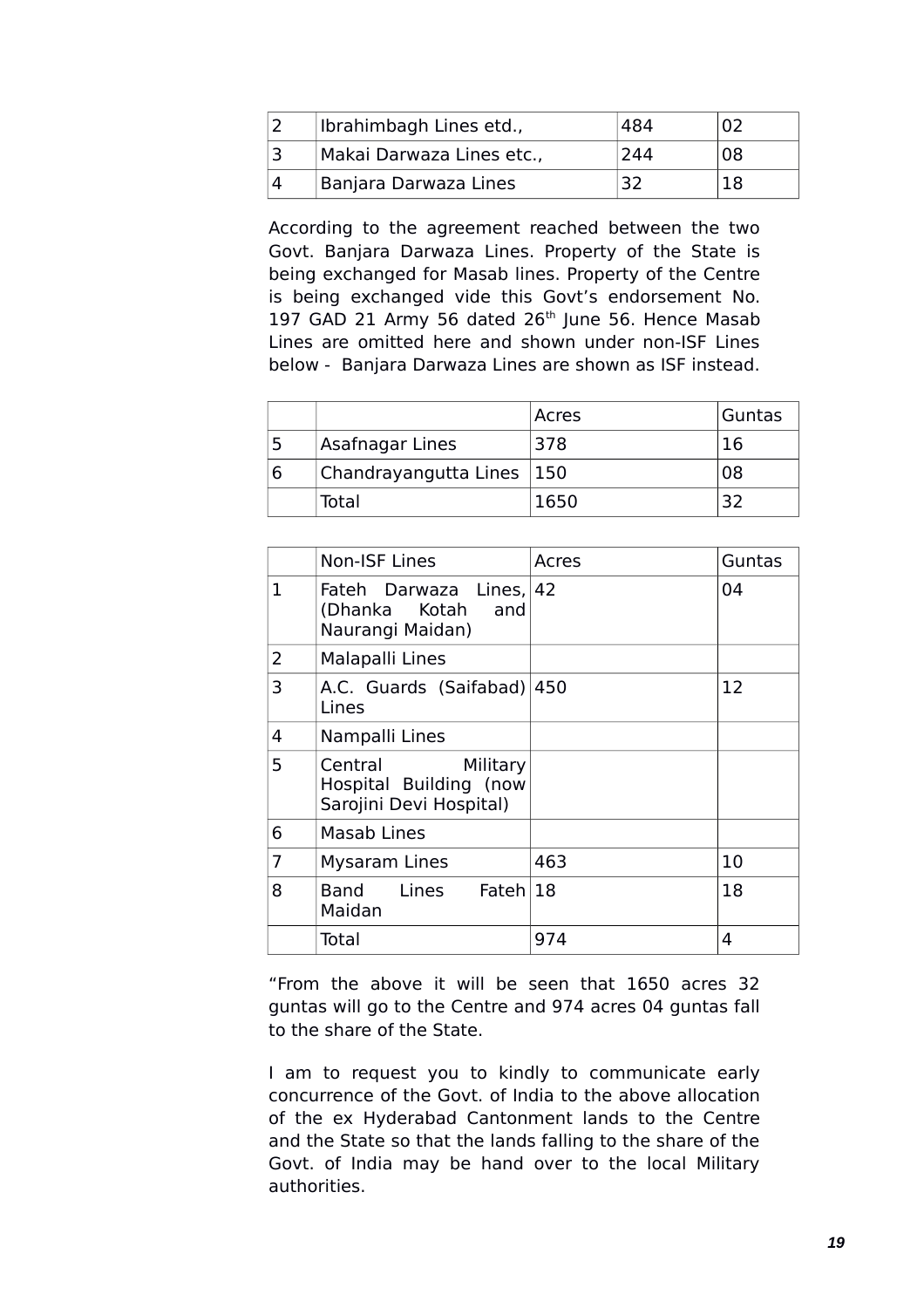An early reply will be very much appreciated.

Yours faithfully

sd/-

BHARAT CHAND DHANNA

Deputy Secretary to the Govt.

10.10.1956

# ISF AND NON-ISF LANDS-HYDERABAD

| I.  | Langar Houz                      | Area                                                                                                                                                                        | Planimeter Area |    |
|-----|----------------------------------|-----------------------------------------------------------------------------------------------------------------------------------------------------------------------------|-----------------|----|
|     | Indian Govt.                     | 1. Bit excl. Polo 361<br>(after<br>Ground<br>completion<br>οf<br>survey from M47 to<br>M52 submerged<br>area                                                                |                 | 20 |
|     | State Govt.                      | III Bit of Dhanka 20<br>Lotha                                                                                                                                               |                 | 08 |
|     | State Govt.                      | Bit Naurangi 21<br>$\mathbf{H}$<br>(after<br>Maidan<br>alternation at Stn.<br>No.9 and excl. the<br>boundary South of<br>road as marked in<br>Collector's<br>office<br>Plan |                 | 36 |
| ΙΙ. | Golconda<br>Area<br>Indian Govt. | Ibrahimbagh $ 467$<br>Barracks etc.                                                                                                                                         |                 | 28 |
|     |                                  | Septic Tank                                                                                                                                                                 | 9               | 02 |
|     |                                  | Kitchen Garden                                                                                                                                                              | $\overline{7}$  | 12 |
|     |                                  | II. Makai Darwaza 139<br>Lines<br>excl.<br>encroachment 2 and<br>4 as marked in the<br>plan)                                                                                |                 | 00 |
|     |                                  | III Area East of 104<br>Golconda Tombs                                                                                                                                      |                 | 26 |
|     |                                  |                                                                                                                                                                             | 728             | 10 |
|     | Indian Govt.                     | Banzara<br>Darwaza<br>Lines                                                                                                                                                 | 30              | 14 |
|     |                                  | <b>Stables</b>                                                                                                                                                              | $\overline{2}$  | 04 |
|     |                                  |                                                                                                                                                                             | 32              | 18 |
| Ш   | Mallapally                       | Rifle<br>Range<br>and<br>I                                                                                                                                                  | 372             | 16 |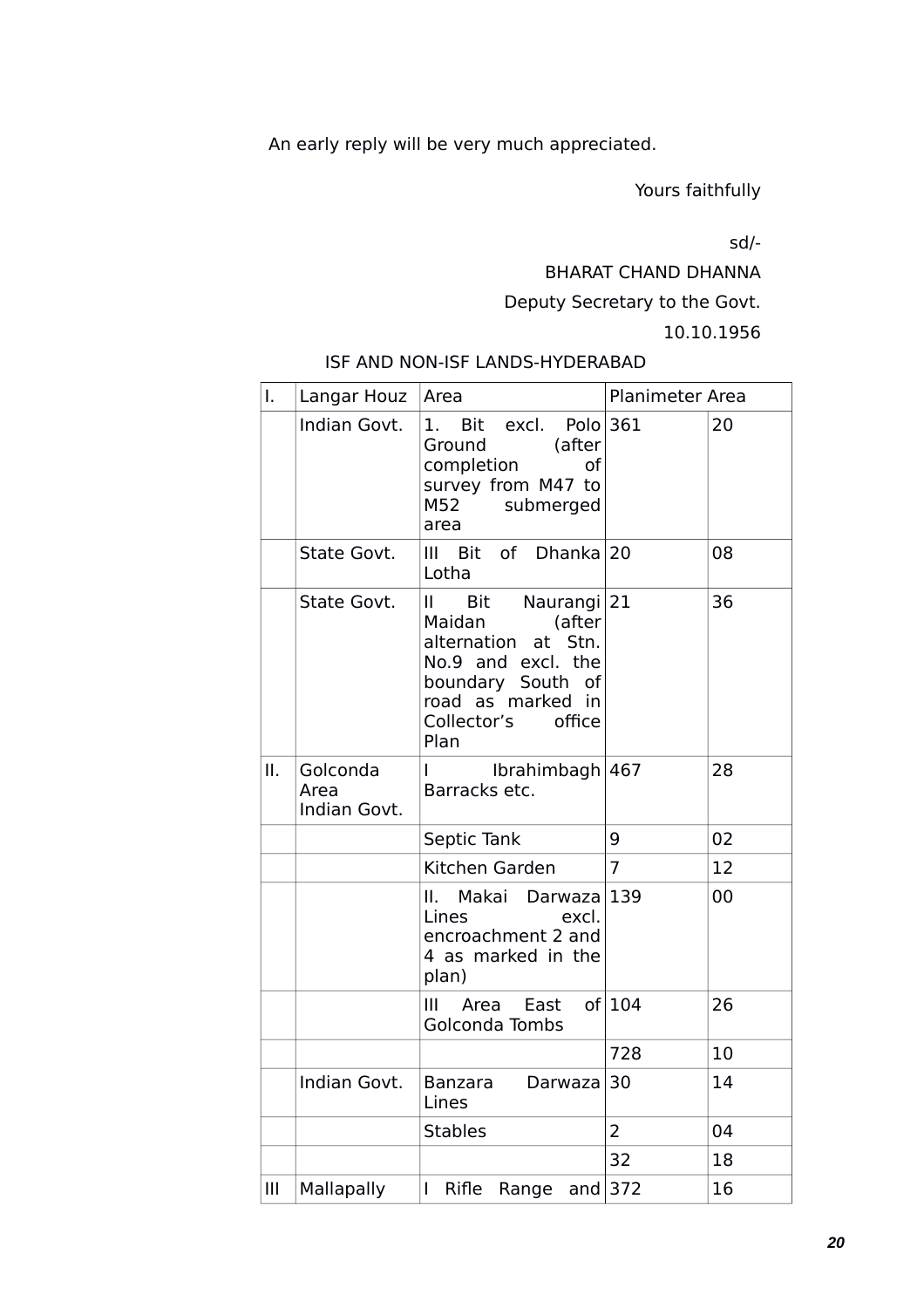|    | Area                                             | Parade Ground etc.<br>as marked on the<br>plan                                                       |                |    |
|----|--------------------------------------------------|------------------------------------------------------------------------------------------------------|----------------|----|
|    |                                                  | Il Military Grave Yard $ 3 $                                                                         |                | 20 |
|    |                                                  | Miniature $Rifle 2$<br>Ш<br>Range                                                                    |                | 20 |
|    |                                                  |                                                                                                      | 378            | 16 |
|    | State Govt.                                      | I Whole of eastern $449$<br>area as marked in<br>plan excl.<br>the<br>Niloufer Hospital<br>etc. area |                | 36 |
|    |                                                  | II Old Hospital area $ 0 $<br>near Band lines                                                        |                | 16 |
|    |                                                  |                                                                                                      | 450            | 12 |
|    |                                                  |                                                                                                      |                |    |
| IV | Chandrayang<br>utta area                         |                                                                                                      |                |    |
|    | Indian Govt.                                     | I Rifle Range                                                                                        | 150            | 08 |
|    |                                                  | Maisaram Lines 445<br>II.<br>etc Excl. Harizans<br>Colony<br>and<br>Sharifuddin<br>encroachment      |                | 24 |
|    |                                                  | III Dispute area $64 0$<br>to 65                                                                     |                | 38 |
|    |                                                  | IV Grave Yard                                                                                        | $\overline{7}$ | 11 |
|    |                                                  | V Barood Khana                                                                                       | 9              | 17 |
| V  | Band Lines<br><b>Fateh Madian</b><br>State Govt. |                                                                                                      | 18             | 18 |

.Sd/- 10/10/56"

20. The ISF lines are the Indian Security Forces lines whereas the non-ISF lines refer to the non-Indian Security Forces lines such as that of State of Hyderabad. The Asafnagar lines measuring 378 acres and 16 guntas is a part of ISF line. In the appendix attached to the said communication, the Asafnagar lines are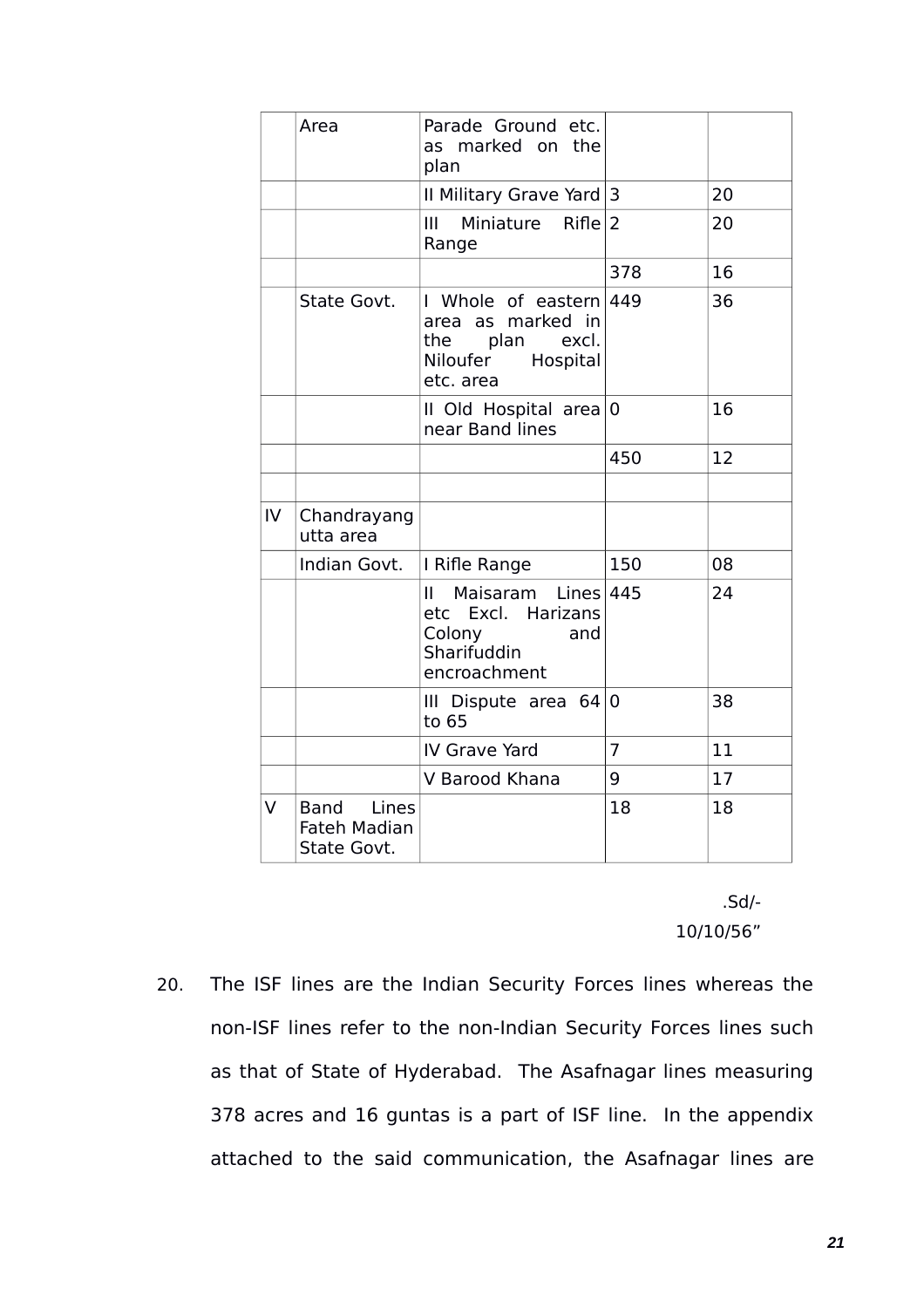shown as Mallapally area measuring 378 acres and 16 guntas. The land described as Miniature Rifle Range measuring 2 acres 20 guntas is the subject matter of the land in the present appeals. Mallapalli lines are mentioned as non-ISF lines but measures about 450 acres and 12 guntas. Thus, it is argued that in the appendix, Mallapally area is distinct from Mallapalli lines. The Mallapally area is either synonymous with Asafnagar lines or on account of mistake but has equivalent measurements with Asafnagar lines.

- 21. The proceedings of the Board of the Appellant with the Collector of Hyderabad in respect of delivery of possession of 1500 acres and 24 guntas as recorded in the letter dated 19.3.1958 (Ex B-
	- 14) read as thus:

| "PROCEEDINGS of a Board of officers<br>assembled at the<br><b>GARRISON</b> | <b>OFFICE</b>                                                                                           |   | OF a                                                            | THE. |  |
|----------------------------------------------------------------------------|---------------------------------------------------------------------------------------------------------|---|-----------------------------------------------------------------|------|--|
| <b>SECUNDERABAD</b>                                                        | ENGINEER,                                                                                               |   |                                                                 |      |  |
| On the 19th March 1958 at 1000 hours.                                      |                                                                                                         |   |                                                                 |      |  |
| by order of                                                                | I FTTFR                                                                                                 |   | <b>STATION HEADQUARTERS</b><br>NO. 17729<br>DATED 15™ Jan, 1958 |      |  |
| for the purpose of                                                         | TAKING OVER OF EX-<br>STATE FORCES LANDS IN<br>HYDERABAD ACCRUING<br>TO THE SHARE OF THE<br><b>ARMY</b> |   |                                                                 |      |  |
| PRESIDING OFFICER                                                          |                                                                                                         |   |                                                                 |      |  |
| Brigadier G.S. BAL -                                                       |                                                                                                         |   | <b>Station Commander</b>                                        |      |  |
| <b>MEMBERS</b>                                                             |                                                                                                         |   |                                                                 |      |  |
| 1. Major W.S. Rasalam -                                                    | DAA                                                                                                     | & | QMG                                                             | HQ   |  |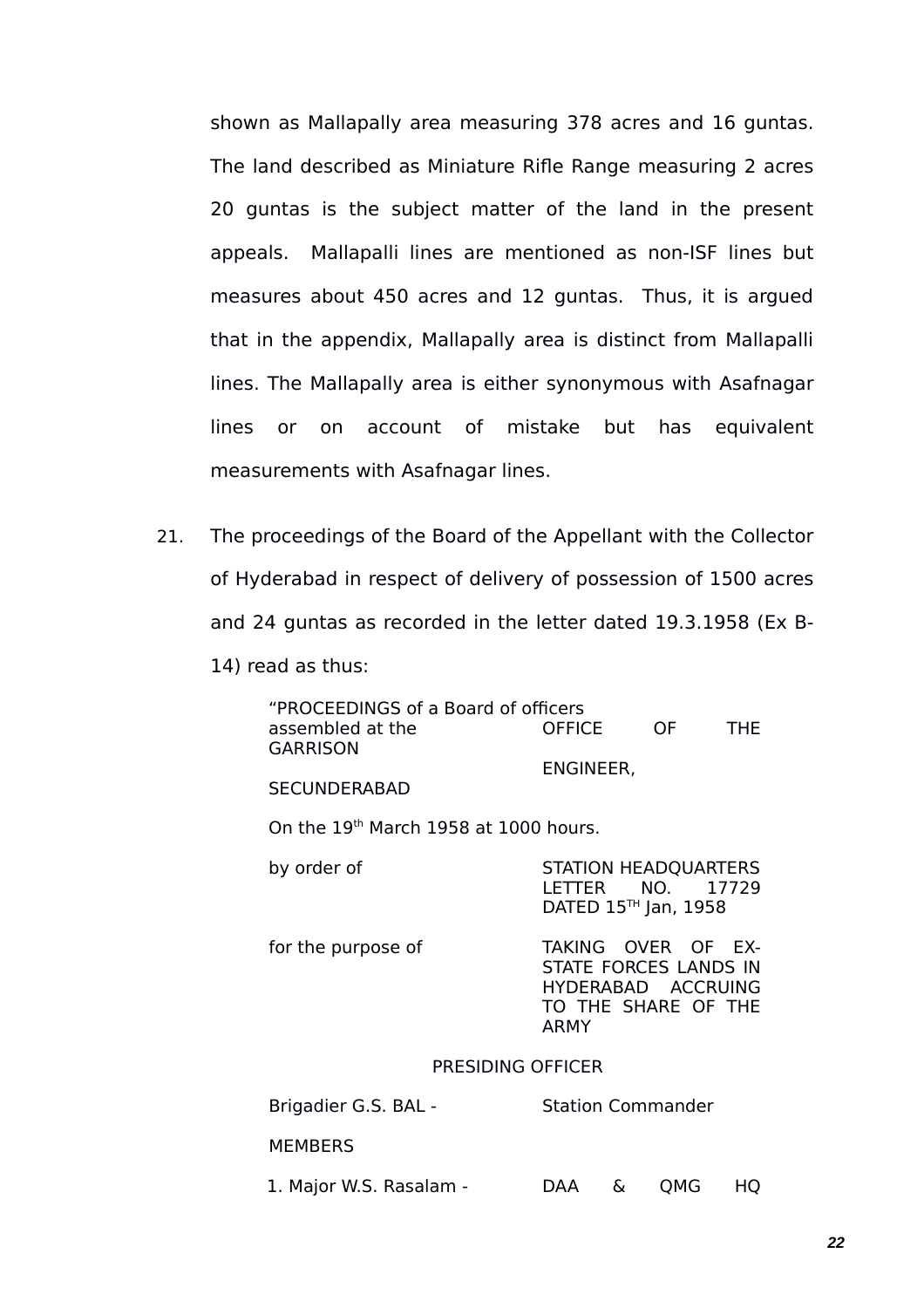|                         | <b>SECUNDERABAD Station</b> |  |  |  |  |
|-------------------------|-----------------------------|--|--|--|--|
| 2. Shri H.S. GUNDAPPA   | Rep. M.E.S. Garrison        |  |  |  |  |
|                         | Engineer                    |  |  |  |  |
| 3. Shri D.D. ANAND      | Rep. ML & C MEO             |  |  |  |  |
|                         | <b>SECUNDERABAD</b>         |  |  |  |  |
| 4. SHRI RAMASWAMY NAIDU | Rep. of the Collector of    |  |  |  |  |
|                         | <b>HYDERABAD</b>            |  |  |  |  |

The Board having assembled pursuant to order, proceeded to ascertain from the Land Records, the details of the Property to be taken over and its location and boundary. The Collector's Representative Mr. Ramaswamy Naidu furnished the followed information regarding this from the Land Records, though the extent of the land to be taken over by the Central Government is not finalized.

- (a) According to the Government of India letter No. 70732/Q3(Plg)VOL-II/18-S/Q/D(QTD) & LHD dated 11<sup>th</sup> March 1957 to the Secretary to the Government of Andhra Pradesh General Administration (Military Department) Hyderabad, 1650 acres and 32 guntas of lands appurtenant to Asaf Nagar Lines, Mohammadi Lines, Ibrahim Bagh Lines, Makkai Darwaza Lines, Banzara Darwaza Lines as per Annexure "A" are to be taken over by the Army authorities. The details of the above area is contained in the enclosures to the State Government letter No. 392 GAD 23rd Army 56 dated 10<sup>th</sup> Oct 56 which is enclosed as Annexure "B".
- (b) Subsequently vide GAD Memorandum No.2733/57-2 dated 24<sup>th</sup> Aug 57 addressed to the Collector and copies to the Military Estates Officer, Administrative Commandant, Station Headquarters, Secunderabad and the Board of Revenue appended as Annexure "C" an extent of lands measuring 150 acres and 8 guntas appurtenant to Chandrayan Gutta Lines should be deducted from 1650 acres 32 guntas and the rest of the land i.e. 1500 acres and 24 guntas alone are to be handed over to the Military authorities. This is to be confirmed by Army Headquarters. In pursuance of this, the following areas are to be taken over by the military authorities:-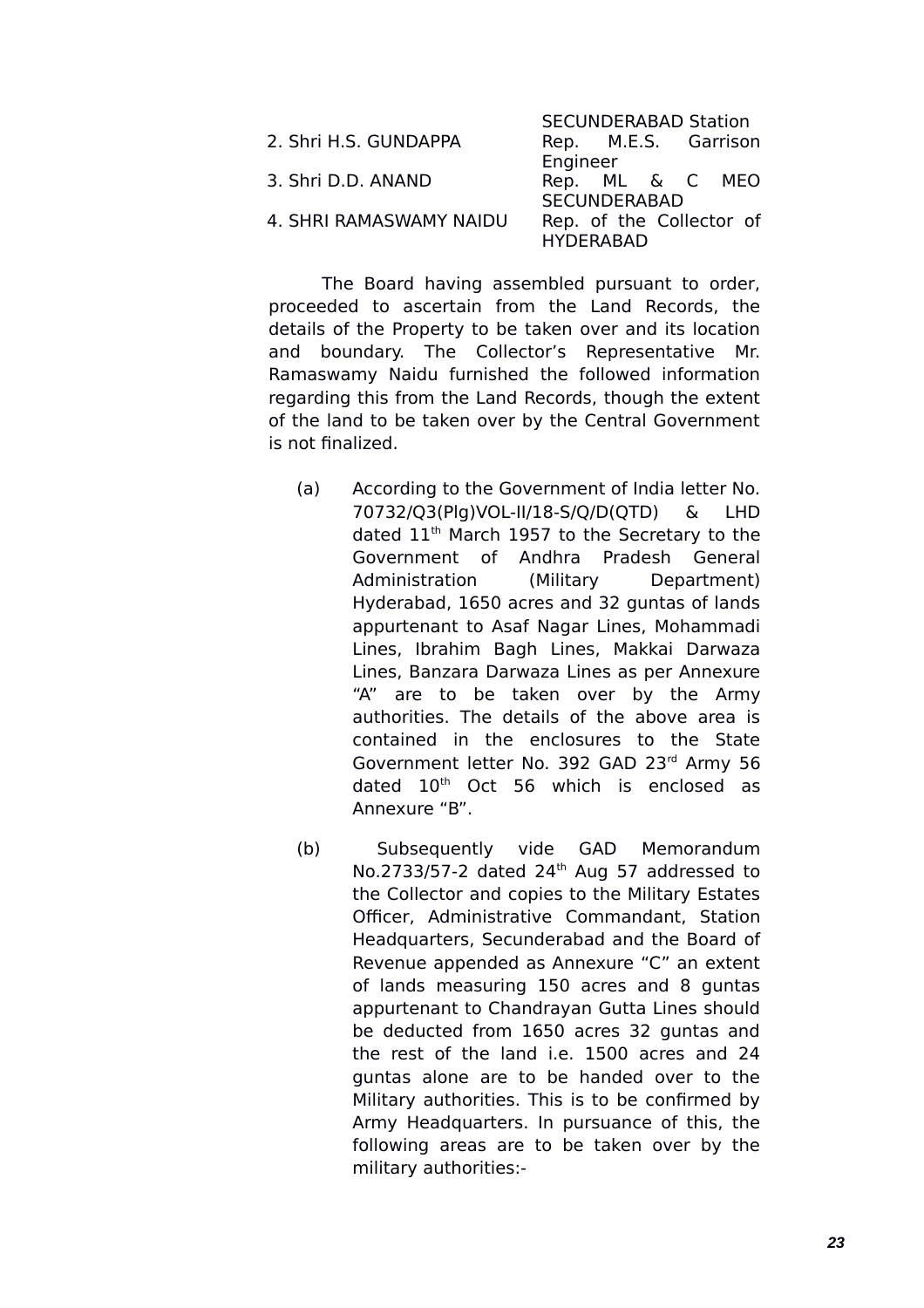| 1) Mohamadi Lines<br>measuring        | 361  | 20 |
|---------------------------------------|------|----|
| 2) Ibhahimbagh Lines<br>measuring     | 484  | 2  |
| 3) Makkai Darwaza Lines<br>measuring  | 244  | 8  |
| 4) Banjara Darwaza Lines<br>measuring | 32   | 18 |
| 5) Asafnagar Lines<br>measuring       | 378  | 16 |
| Total                                 | 1500 | 24 |

- 2. The Plans for the above are enclosed as Annexure "D", "E", "F". The areas have been traversed by the State Settlement Department and stone pillars have also been fixed on the ground. Those have been physically verified by the Board at the sites. At present the boundary stones are marked with tar temporarily. Those are to be permanently engraved.
- 3. The Board observed during its physical verifications on the ground that there are several encroachments in all the Lines, which are taken over. These encroachments are as furnished by the Collector 'Land' Acquisition Hyderabad in his letter No. RC-CIO/1522/Hyd/58 dated  $9<sup>th</sup>$  May, 58. Vide annexure. The Board observed that the encroachments are in the nature of both built up areas (permanent and temporary) and cultivated areas. The board was informed by the Collector's Representative that some areas of land falling within the boundary limits of the lands being taken over by the Army authorities have been leased out by the Civil authorities for agriculture, grazing and other commercial purposes. A list of such leases with details and terms of those leases, as furnished by the Collector's Representative is attached as Annexure "H".
- 4. Though the buildings in Banjara Darwaza Lines, have not yet been handed over by the State P.W.D, being still in occupation by the H.S.R.P. units, the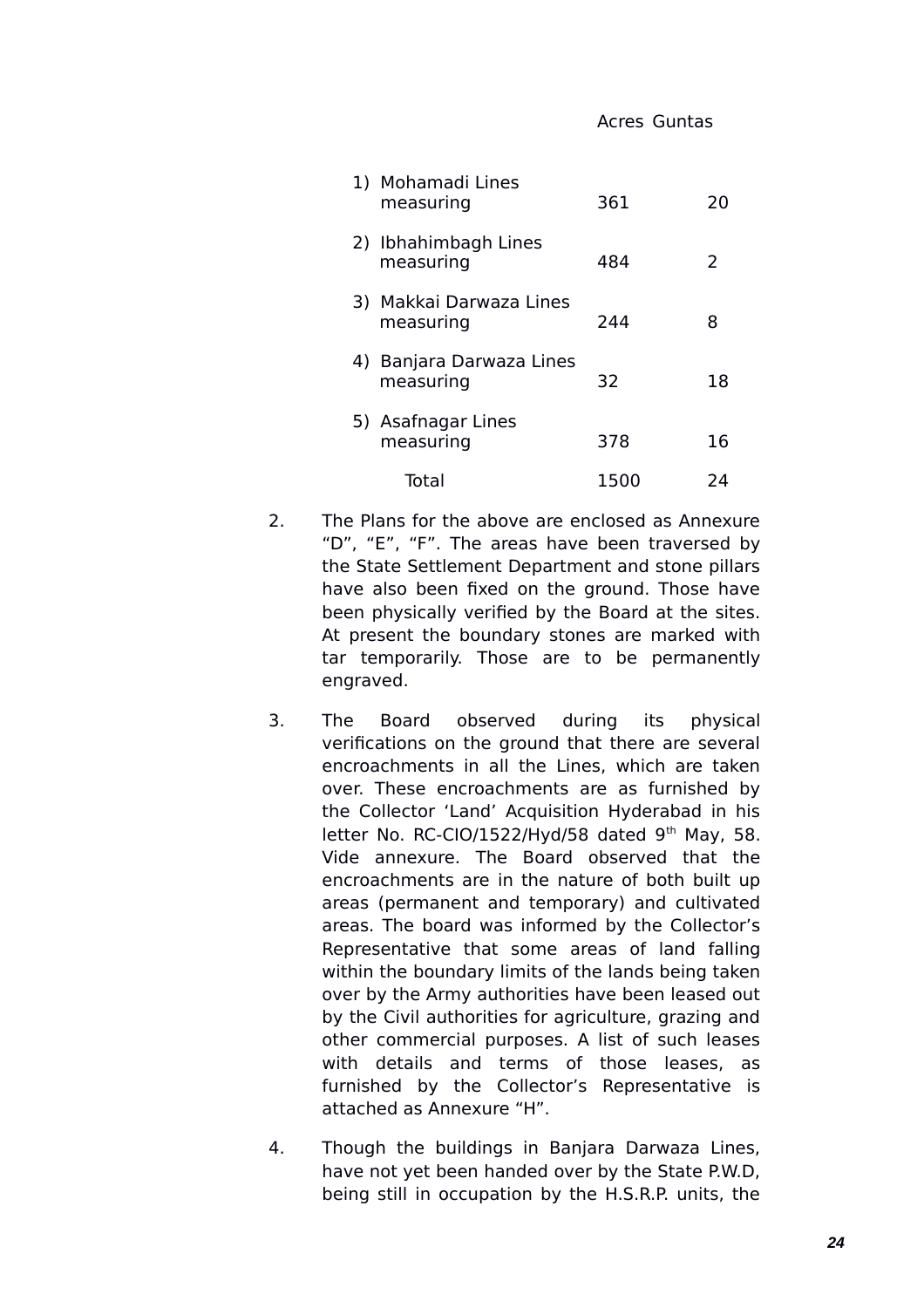lands appurtenant thereto, as per the above schedule is taken over.

- 5. During the physical verification and taking over of lands at site, the Board observed the following:-
	- (a) Asafnagar Lines
		- i) The demarcation line between Sarojini Devi Hospital and Asafnagar Line requires to be re-marked by fixing additional boundary stones from boundary pillars No.46 to 113 by the State authorities. Action is in hand.
		- ii) The State's Government representative Shri. Ramaswamy Naidu stated that an enclave between pillars 76 to 100 including Asafnagar pumping station and building known as Hussain Gulshan and adjoining cultivated area, comprising of a total acreage of 44 is not now to be handed over and incorrectly computed in the area of 378 acres and 16 guntas, mentioned at item (b) of para 1 above, as this comprises of State Government property (Asafnagar Water Works) and private property.
		- (b) xxx xxx

- $(c)$ (d)
- (e) Ibrahimbagh Lines

The boundary pillars exist as per the plan.

6. Regarding the recommendation of the areas for the active use of the Army (units in occupation), their future use and surplus land is being ascertained from the user units with a view to determine the surpluses for handing over to the Military Estates Officer.

> Presiding Officer -Sd/- Members 1. Sd/- 2. Sd/- 3. Sd/- 4. Sd/-

22. It is further argued that such land is recorded in possession of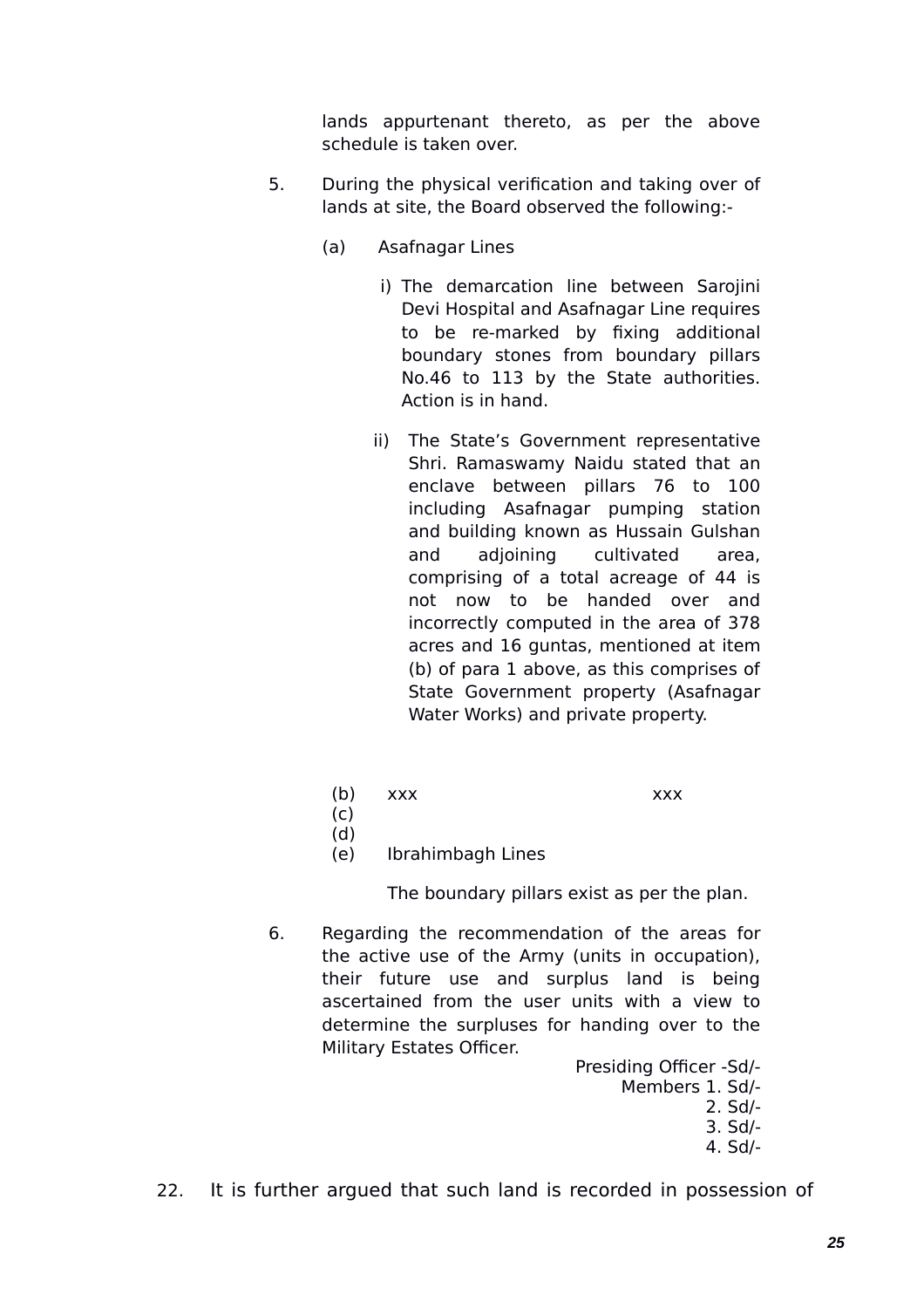the appellant in the military land register and general land register which are public documents within the meaning of Section 74 of the Evidence Act, 1872. Still further, the Court may presume the existence of any fact which it thinks is likely to have happened, regard being given to the common course of natural events, human conduct and public and private business, in their relation to the facts of the particular case such as (e) that the judicial and official acts have been regularly performed and (f) that the common course of business has been followed in particular cases. Thus, the documents maintained in the course of official duty would carry the presumption of correctness on the basis of which the Union cannot be said to be land grabber, which has entitled the applicants to invoke the jurisdiction of the Tribunal. The Union has unequivocal title over the land in question. Though, in the first suit, the Union was unsuccessful but the findings in the said suit would be restricted to land which is subject matter of the said suit and not to the entire land.

23. On the other hand, Mr. Rao argued that the land in question is Sarf-e-Khas land i.e. crown land of the State of Hyderabad belonging to Nizam family. Shaik Ahmed, the seller of the land to the predecessor of the applicants was the holder of Patta under the Nizam. Such Patta is a document of title and therefore, a valid title was passed on to the predecessor of the applicants vide registered sale deed dated 12.12.1959. It was

*26*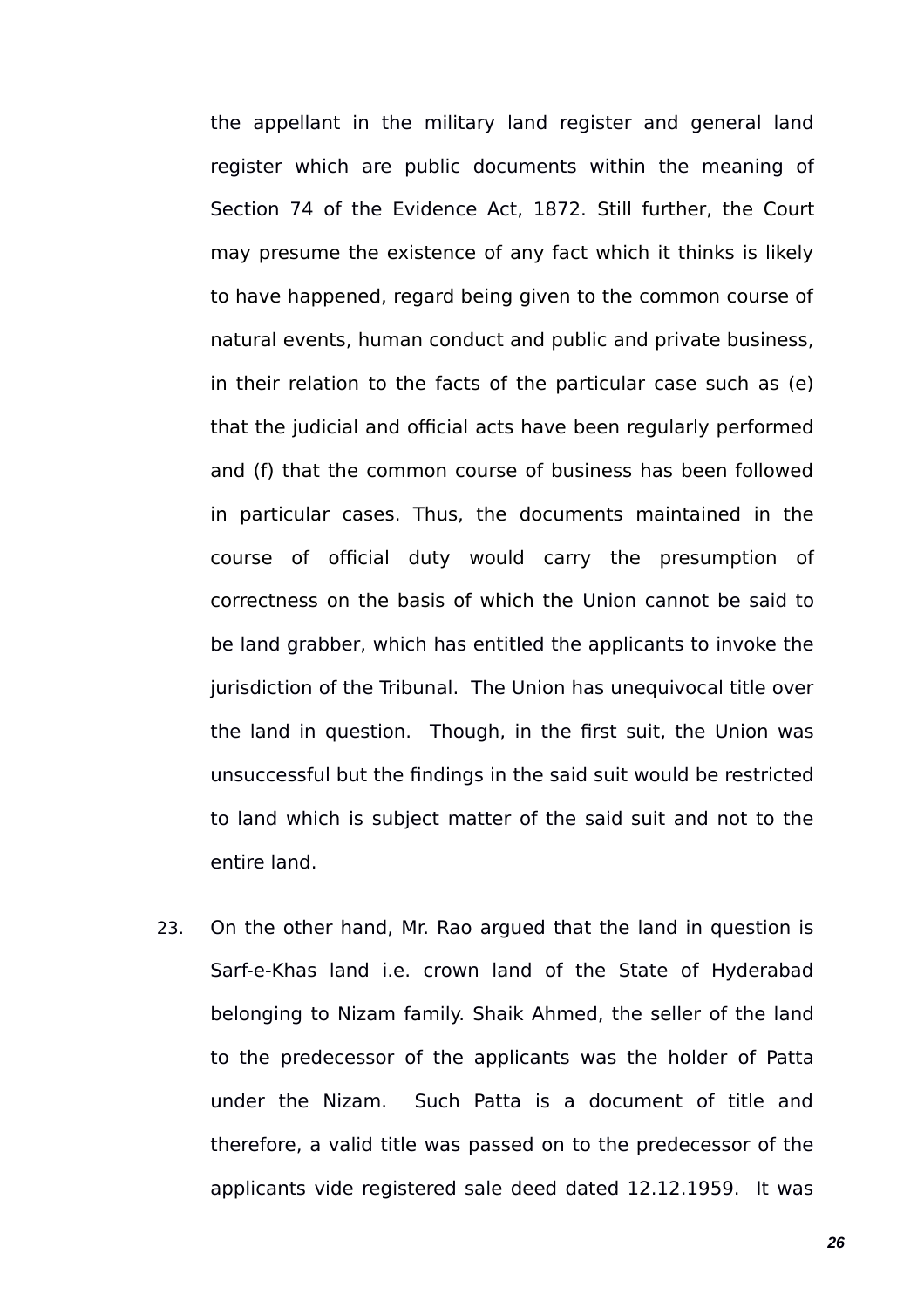also argued that the decree in the first suit is in respect of entire property purchased by predecessor of the applicants, though the claim of plaintiffs was restricted to the land purchased by him. Therefore, such decree would operate as res judicata. Reliance was placed upon a judgment reported as **K. Ethirajan (Dead) by LRs.** v. **Lakshmi & Ors. [5](#page-26-0)** wherein it has been held that where the issues directly and substantially involved between the same parties in the previous and subsequent suit are same, though in the previous suit, only part of the property was involved while in the subsequent suit, the whole of the property was the subject matter, the principle of res judicata would be applicable. It was also argued that the act of any person of land grabbing falls within the scope of the Act and the appellants are also persons within the meaning of Section 2(g) of the Act. Therefore, the proceedings initiated before the Tribunal were valid and have been rightly decided.

- 24. We have heard learned counsel for the parties. The following questions are required to be decided in the present appeals.
	- (i) whether the order passed in the first suit filed by the plaintiffs as affirmed by the High Court operates as res judicata?
	- (ii) whether the appellants have proved their title over the land in question?
	- (iii) whether the appellant is a land grabber within the meaning of Section 2(d) of the Act?

<span id="page-26-0"></span><sup>5</sup> (2003) 10 SCC 578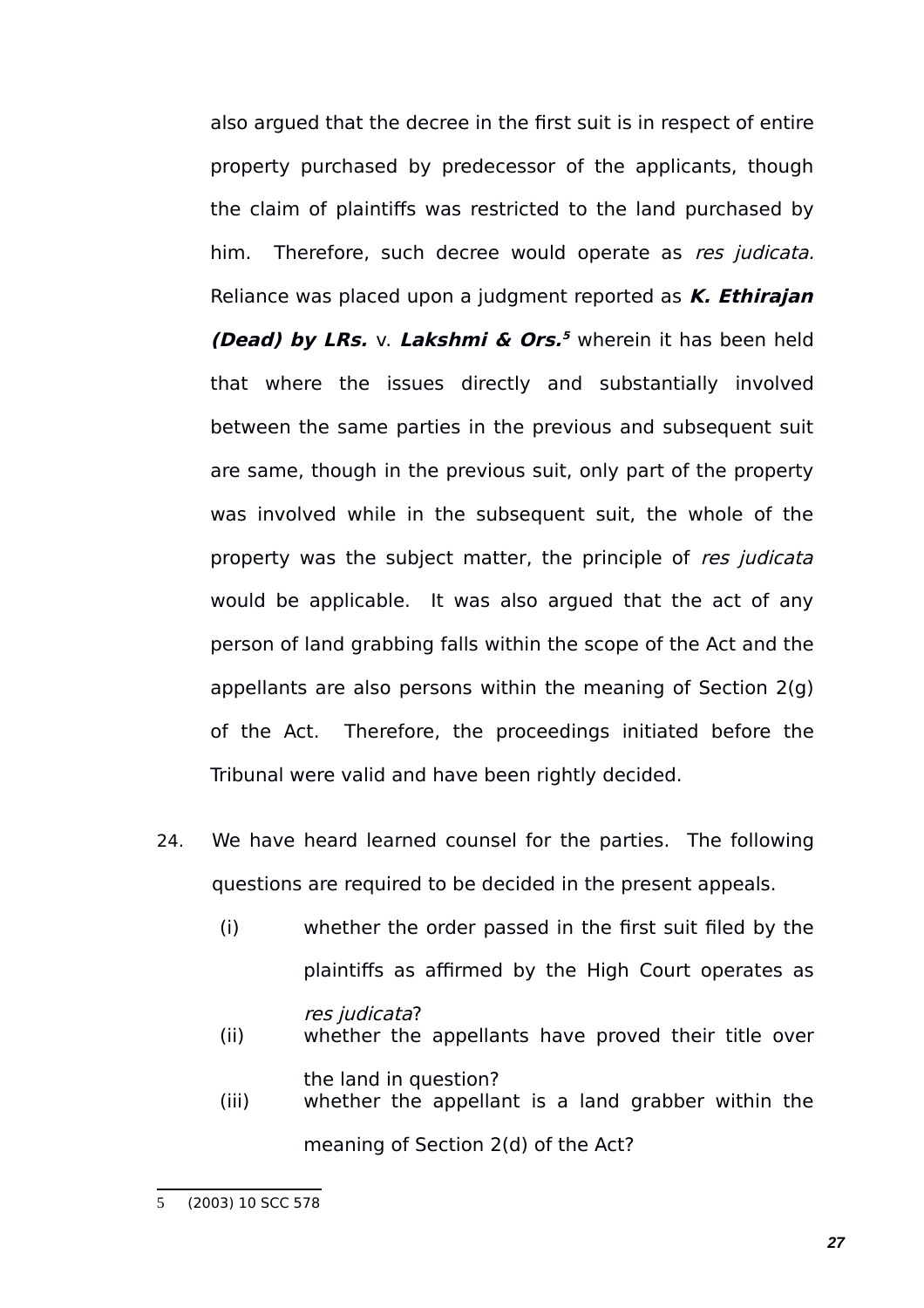- 25. The applicants have claimed possession from the appellants primarily on the ground that in the suit filed by the plaintiffs on 14.4.1965, the basis of the suit was purchase of land by the plaintiffs from the father of the applicants. Since the plaintiffs have been found to be the owners on the basis of purchase of land from the father of the applicants, therefore, the issue of title decided in the said suit would operate as res judicata. Therefore, the appellants herein are land grabbers having no title over the land in question. It may be reiterated that the plaintiffs had purchased land measuring 4971.5 sq. yards from the father of the applicants whereas the remaining land measuring 7128.5 sq. yards was retained by the applicants. Therefore, the decree in the first suit was only in respect of the schedule property in the first suit i.e. 4971.5 sq. yards. The patta, the basis of title of the applicants had not been produced in evidence before the Tribunal. Thus, the basic document of title had not been produced.
- 26. In the first suit, the father of the applicants had not filed any counter claim to assert title or possession over the land in question. The land admeasuring 4971.5 sq. yards was a schedule property and the subject matter of the first suit. The issue no. 1 in the first suit was in respect of the possession of the plaintiffs and their predecessor-in-interest over the 'suit land' within 12 years prior to the suit. Therefore, the rights of the plaintiffs were examined in respect of such suit land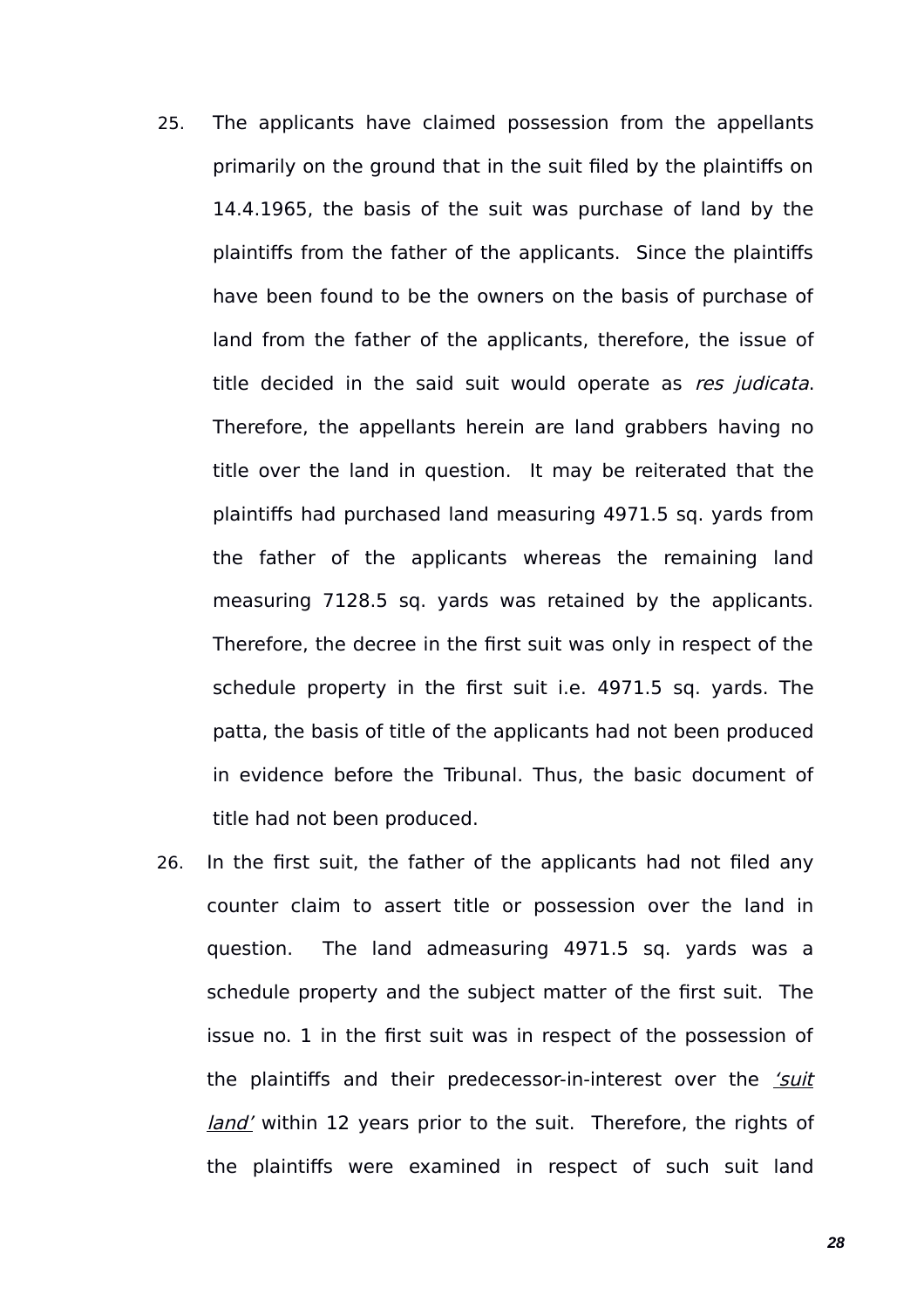measuring 4971.5 sq. yards alone, although, to return the finding on possession and title, possession of the father of the applicants over the land purchased by the Plaintiff was clubbed together on the basis of patta claimed to be granted to Shaik Ahmed, though not produced or proved on record.

- 27. In the second suit filed by the applicants, the entire basis of suit was the findings returned in the first suit. There is no independent evidence produced in respect of purchase of land by Shaik Ahmed and the legality or validity of Patta issued to him. Although, applicants have asserted that they have been visiting the land in question to verify their possession but apart from such plea, there is no evidence that there was any covert and overt act on the part of the plaintiffs to assert possession over the land in question.
- 28. In fact, the appellants had entered into a settlement with the plaintiffs by which some of the land in possession was given to the decree holder in execution with the leave of the Court on 19.8.1995. Such action would show the assertion of title by the appellants so as to enter into exchange of land in satisfaction of the decree. The father of the applicants was party in the execution proceedings but has not objected to the exchange. It necessarily leads to an inference that the father of the applicants was not in possession and has not asserted the title or possession over the remaining land measuring 7128.5 sq. yards. On the other hand, the appellants have categorically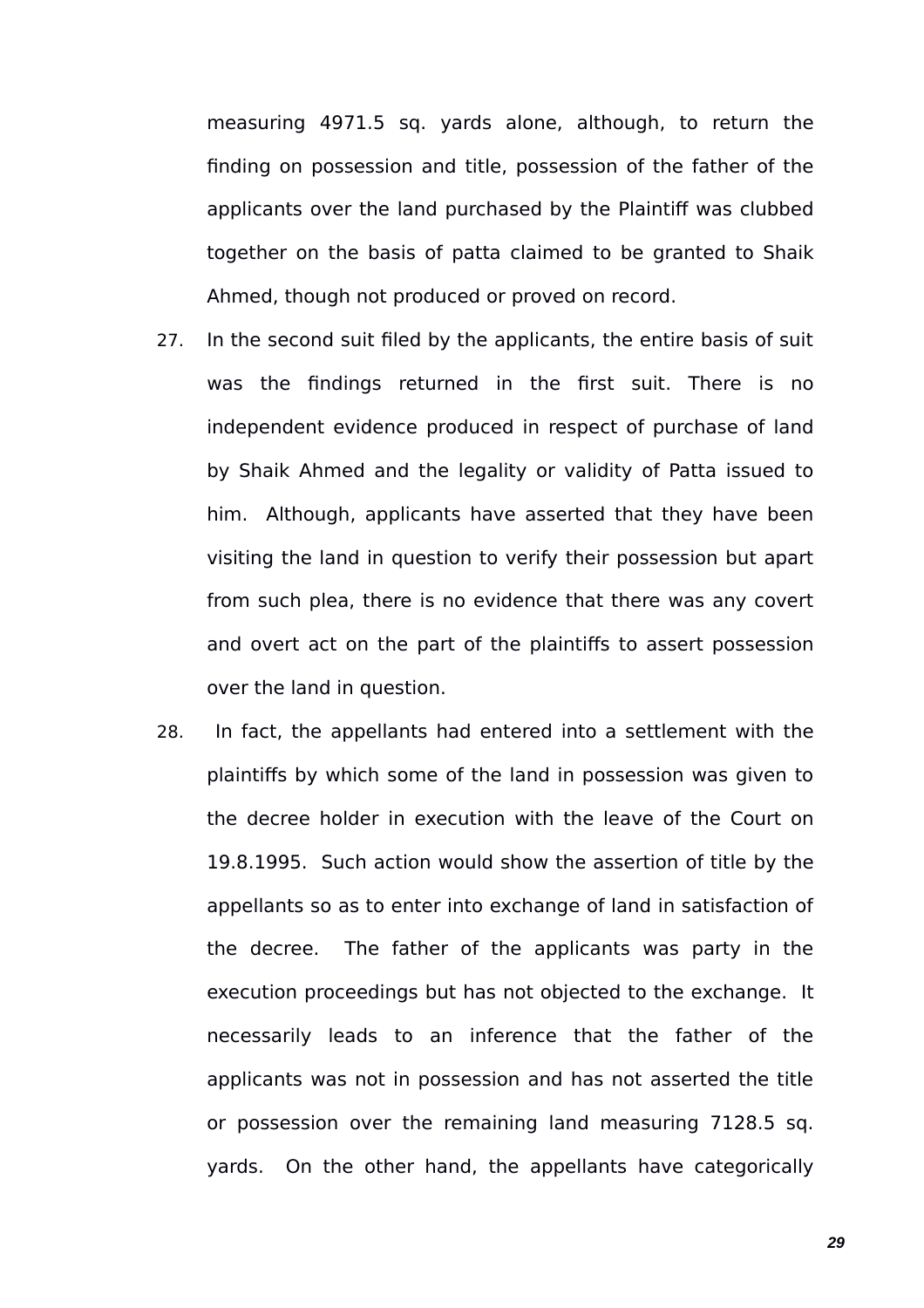asserted that they are in possession of the land from the date of transfer in the year 1958 when the Collector of Hyderabad handed over the possession to them. The appellants continued to be in unhanded possession over the last 30 years.

29. To examine the arguments that the decree in the previous suit

would operate as res judicata, Section 11 CPC may be extracted: "11. Res Judicata. – No Court shall try any suit or issue in which the matter directly and substantially in issue has been directly and substantially in issue in a former suit between the same parties, or between parties under whom they or any of them claim, litigating under the same title, in a Court competent to try such subsequent suit or the suit in which such issue has been subsequently raised, and has been heard and finally decided by such Court.

Explanation I.-The expression "former suit" shall denote a suit which has been decided prior to the suit in question whether or not it was instituted prior thereto.

Explanation II.—For the purposes of this section, the competence of a Court shall be determined irrespective of any provisions as to a right of appeal from the decision of such Court.

Explanation III.—The matter above referred to must in the former suit have been alleged by one party and either denied or admitted, expressly or impliedly, by the other. Explanation IV.—Any matter which might and ought to have been made ground of defence or attack in such former suit shall be deemed to have been a matter directly and substantially in issue in such suit."

30. The plea of res judicata is generally raised against the plaintiffs who would be the applicants before the Tribunal. This Court in a judgment reported as **Alka Gupta** v. **Narender Kumar Gupta [6](#page-29-0)** held that the plea of res judicata is a restraint on the right of a plaintiff to have an adjudication of his claim. This Court has

culled down the essential requirements to be fulfilled to apply

<span id="page-29-0"></span>the bar of res judicata to any suit or issue. It has been observed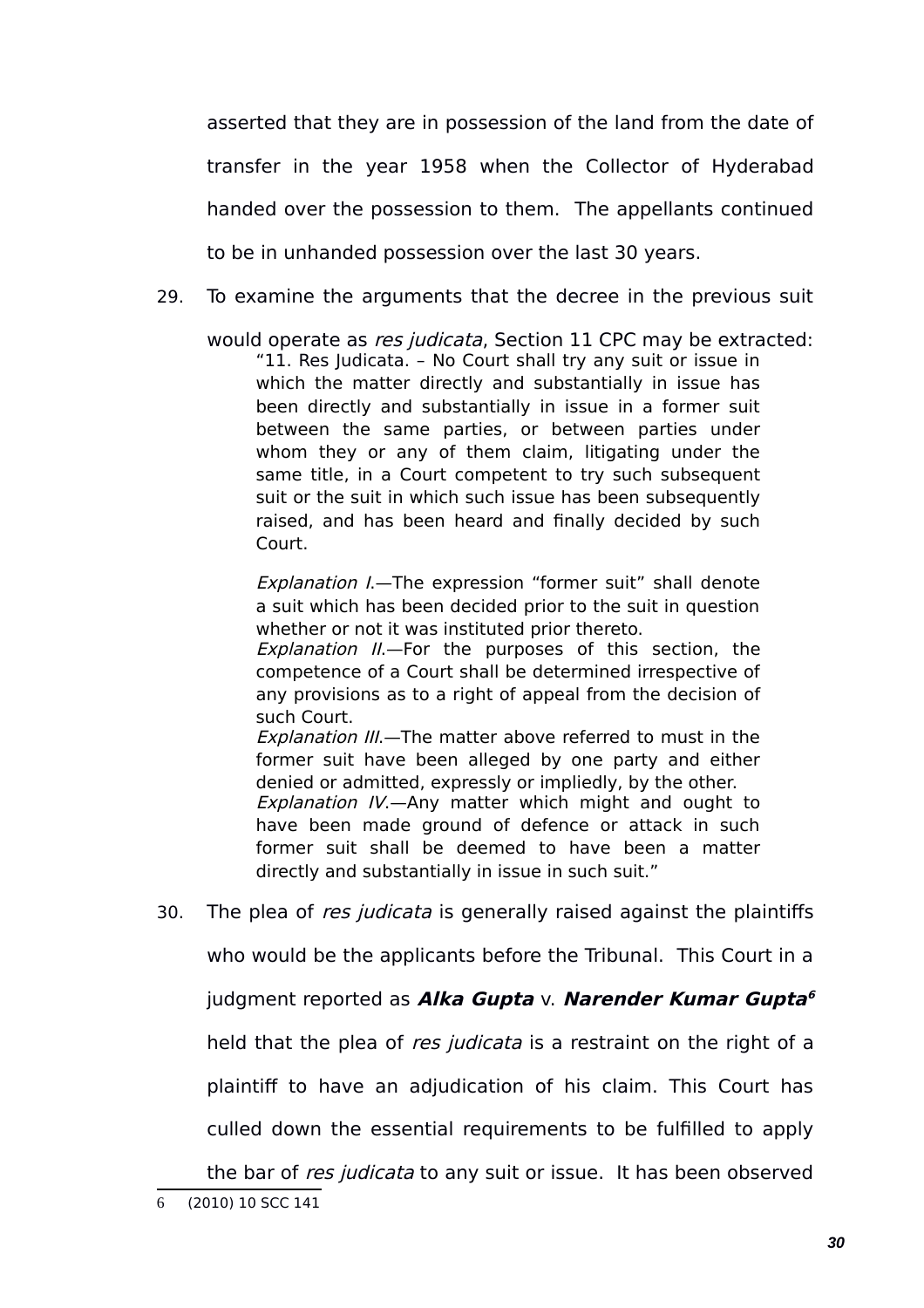as under:

"20. Plea of res judicata is a restraint on the right of a plaintiff to have an adjudication of his claim. The plea must be clearly established, more particularly where the bar sought is on the basis of constructive res judicata. The plaintiff who is sought to be prevented by the bar of constructive res judicata should have notice about the plea and have an opportunity to put forth his contentions against the same. In this case, there was no plea of constructive res judicata, nor had the appellant-plaintiff an opportunity to meet the case based on such plea.

21. Res judicata means "a thing adjudicated", that is, an issue that is finally settled by judicial decision. The Code deals with res judicata in Section 11, relevant portion of which is extracted below (excluding Explanations I to VIII):

"11. Res judicata. — xxxx

22. Section 11 of the Code, on an analysis requires the following essential requirements to be fulfilled, to apply the bar of res judicata to any suit or issue:

 $(i)$  The matter must be directly and substantially in issue in the former suit and in the later suit.

(*ii*) The prior suit should be between the same parties or persons claiming under them.

(*iii*) Parties should have litigated under the same title in the earlier suit.

 $(iv)$  The matter in issue in the subsequent suit must have been heard and finally decided in the first suit.

 $(v)$  The court trying the former suit must have been competent to try the particular issue in question."

31. The rule of res judicata is founded on considerations of public

policy that the finality should be attached to the binding

decisions pronounced by the Courts of competent jurisdiction.

This Court in **Daryao & Ors.** v. **State of U.P. & Ors. [7](#page-30-0)** held as

under:

"9. …Now, the rule of res judicata as indicated in Section 11 of the Code of Civil Procedure has no doubt some technical aspects, for instance the rule of constructive res judicata may be said to be technical; but the basis on which the said rule rests is founded on considerations of public policy. It is in the interest of the public at large that a finality should attach to the binding decisions pronounced by Courts of competent jurisdiction, and it is

<span id="page-30-0"></span>AIR 1961 SC 1457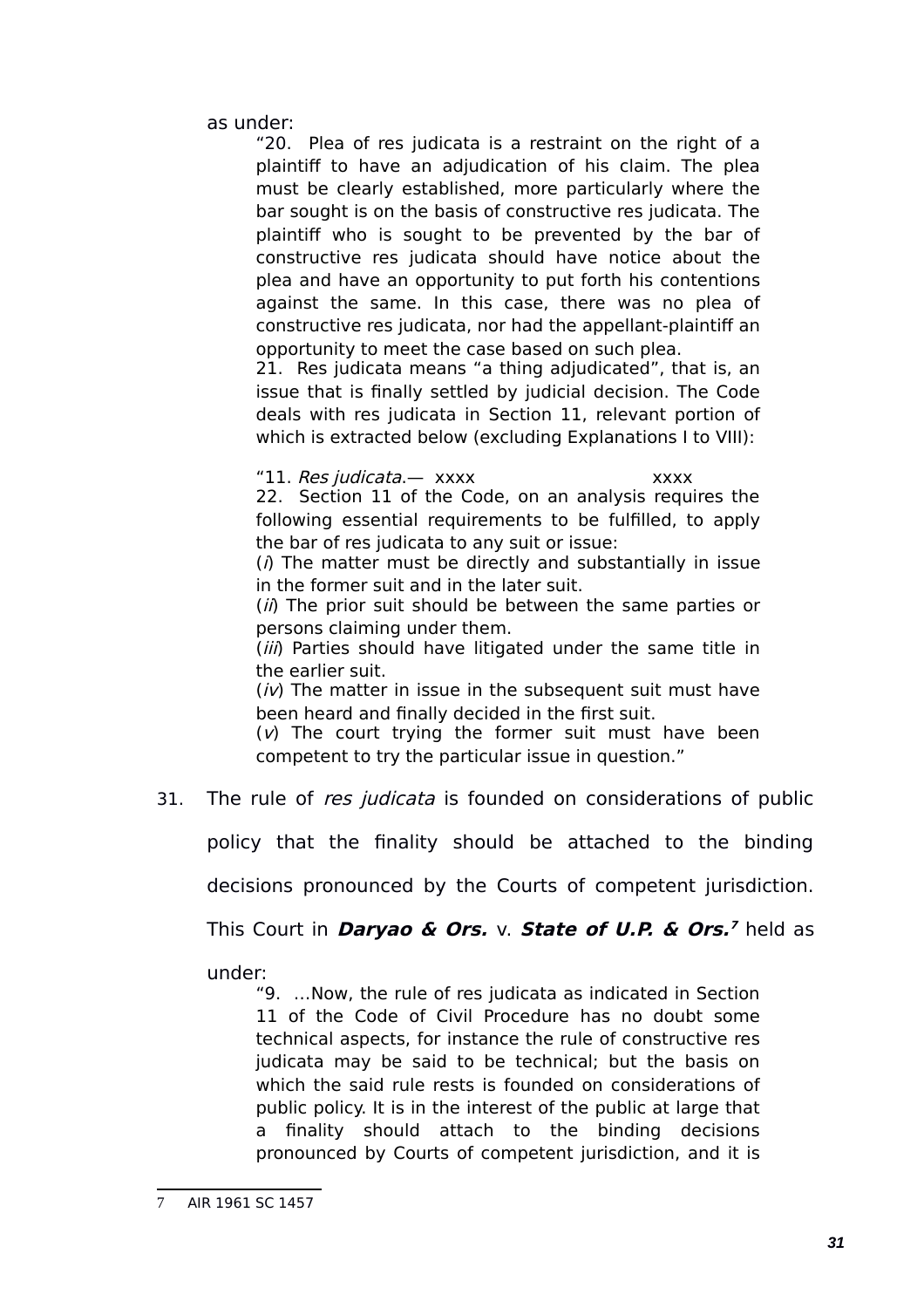also in the public interest that individuals should not be vexed twice over with the same kind of litigation. If these two principles form the foundation of the general rule of res judicata they cannot be treated as irrelevant or inadmissible even in dealing with fundamental rights in petitions filed under Article 32."

# 32. In a judgment reported as **State of Karnataka & Anr.** v. **All**

# **India Manufacturers Organisation & Ors. [8](#page-31-0)** , this Court has

considered Explanations III & IV of Section 11 CPC. It was held

as under:

"32. Res judicata is a doctrine based on the larger public interest and is founded on two grounds: one being the maxim nemo debet bis vexari pro una et eadem causa (no one ought to be twice vexed for one and the same cause [ P. Ramanatha Aiyer: Advanced Law Lexicon, (Vol. 3, 3rd Edn., 2005) at p. 3170] ) and second, public policy that there ought to be an end to the same litigation [ Mulla: *Code of Civil Procedure*, (Vol. 1, 15th Edn., 1995) at p. 94] . It is well settled that Section 11 of the Civil Procedure Code, 1908 (hereinafter "CPC") is not the foundation of the principle of res judicata, but merely statutory recognition thereof and hence, the section is not to be considered exhaustive of the general principle of law [See Kalipada De v. Dwijapada Das, (1929-1930) 57 IA 24 : AIR 1930 PC 22 at p. 23] . The main purpose of the doctrine is that once a matter has been determined in a former proceeding, it should not be open to parties to reagitate the matter again and again. Section 11 CPC recognises this principle and forbids a court from trying any suit or issue, which is res judicata, recognising both "cause of action estoppel" and "issue estoppel". There are two issues that we need to consider, one, whether the doctrine of *res judicata*, as a matter of principle, can be applied to public interest litigations and second, whether the issues and findings in Somashekar Reddy [(1999) 1 KLD 500 : (2000) 1 Kant LJ 224 (DB)] constitute res judicata for the present litigation.

xx xx xx

<span id="page-31-0"></span>36. We will presently consider whether the issues and findings in Somashekar Reddy [(1999) 1 KLD 500 : (2000) 1 Kant LJ 224 (DB)] actually constitute res judicata for the present litigation. Section 11 CPC undoubtedly provides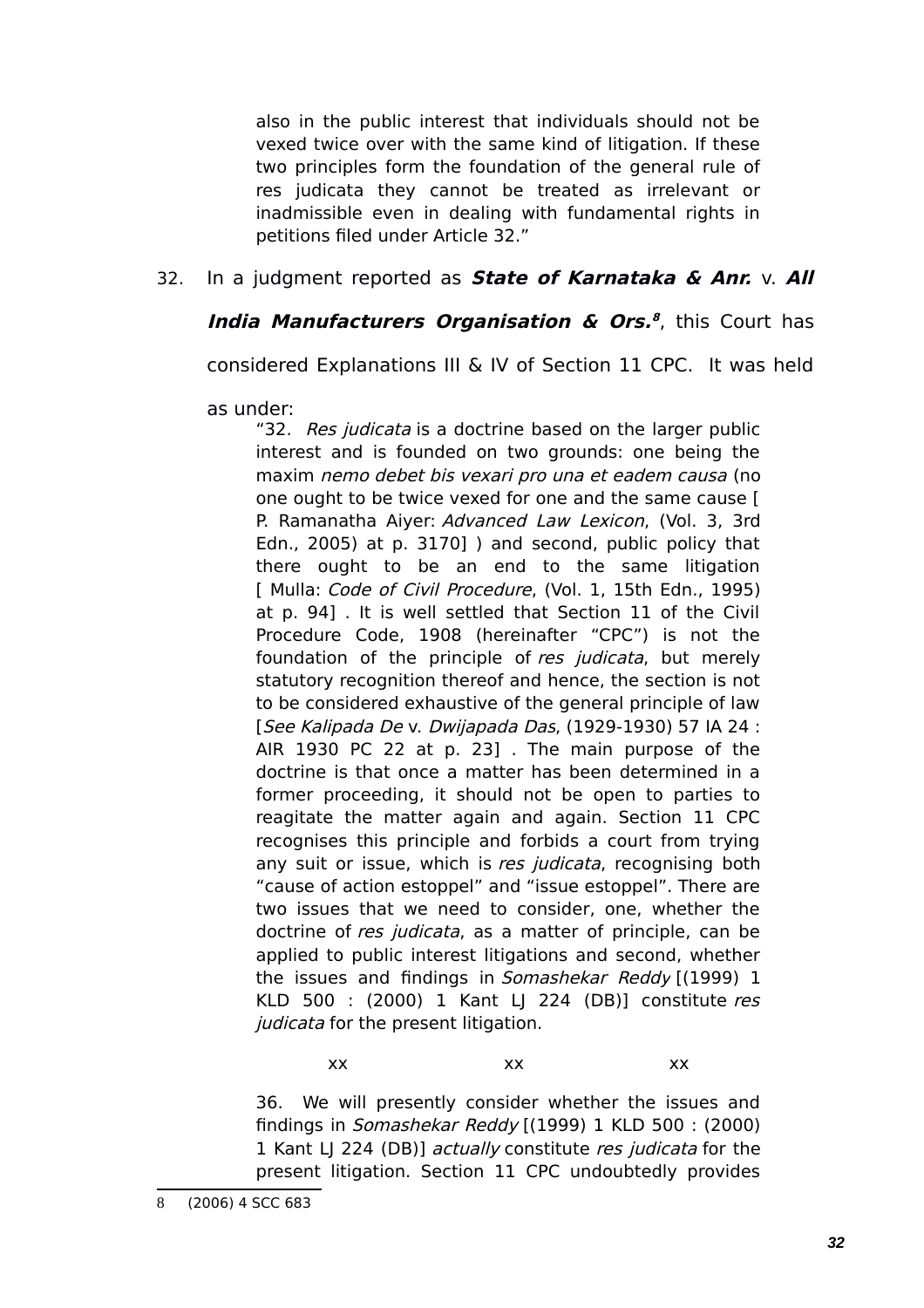that only those matters that were "directly and substantially in issue" in the previous proceeding will constitute res judicata in the subsequent proceeding. Explanation III to Section 11 provides that for an issue to be res judicata it should have been raised by one party and expressly denied by the other:

#### xx xx xx

41. With these legal principles in mind, the question, therefore, arises as to what exactly was sought in Somashekar Reddy [(1999) 1 KLD 500 : (2000) 1 Kant LJ 224 (DB)] , how it was decided by the High Court in the first round of litigation, and what has been sought in the present litigation arising at the instance of Mr J.C. Madhuswamy and others. In order to show that the issue of excess land was "directly and substantially in issue" in Somashekar Reddy [(1999) 1 KLD 500 : (2000) 1 Kant LJ 224 (DB)] we will first examine the prayers of the parties, the cause of action, the averments of parties and the findings of the High Court in Somashekar Reddy [(1999) 1 KLD 500 : (2000) 1 Kant LJ 224 (DB)] ."

33. The issue can be examined from another angle as to whether the plea of res judicata can be raised by the applicants against their co-defendant in the first suit. In the first suit, the defendant had the opportunity to raise a claim in respect of land measuring 7128.5 sq. yards. However, no such claim was raised. In view of Section 11, Explanation IV CPC, the applicants might and ought to have made grounds of defence in the former suit to claim possession of the land measuring 7128.5 sq. yards. The consequence would be that failure to raise such defence or counter claim would be deemed to be constructive res judicata in terms of Explanation IV of Section 11 CPC. Reference may be made to judgment of this Court reported as **Ramadhar Shrivas**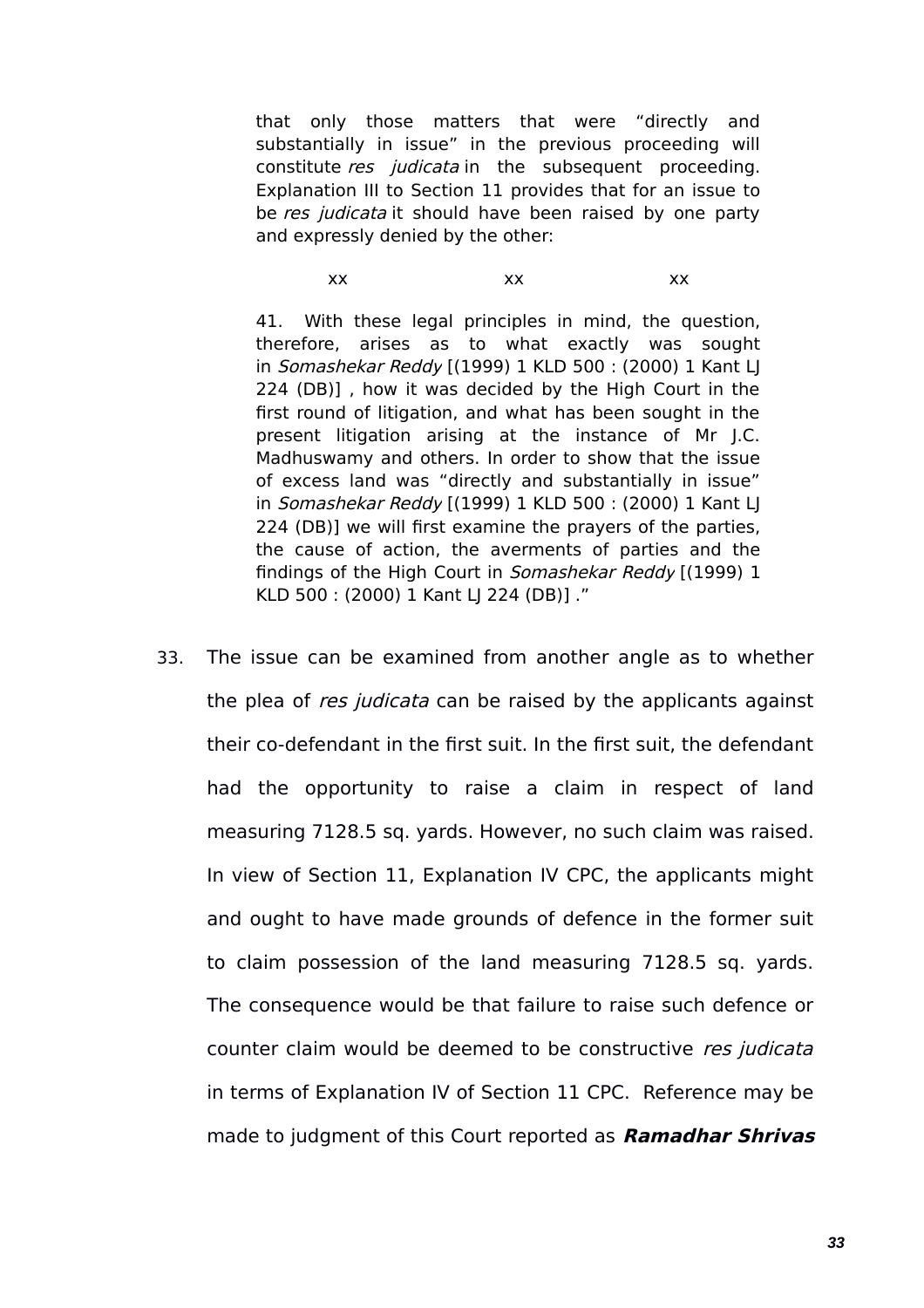v. **Bhagwandas<sup>[9](#page-33-0)</sup>**. This court was examining a situation where in a suit for possession, the defendant Bhagwandas was found to be the tenant of the original owner Hiralal and after a subsequent purchase, he had become tenant of Ramadhar. The first suit was dismissed on the ground that suit for possession was not maintainable against Bhagwandas being tenant. In another suit filed by the purchaser, the defendant denied the title of plaintiff, though such was not the plea in the first suit. In

these circumstances, the Court held as under:

"23. In the case on hand, it is clear that in the earlier suit, the court had recorded a clear finding that the defendant Bhagwandas was neither the owner of the property nor could he show any right as to how he was occupying such property except as a tenant of Hiralal. If Bhagwandas was claiming to be in lawful possession in any capacity other than a tenant, he ought to have put forward such claim as a ground of defence in those proceedings. He ought to have put forward such claim under Explanation IV to Section 11 of the Code but he had failed to do so. The doctrine of constructive res judicata engrafted in Explanation IV to Section 11 of the Code thus applies to the facts of the case and the defendant in the present suit cannot take a contention which ought to have been taken by him in the previous suit and was not taken by him. Explanation IV to Section 11 of the Code is clearly attracted and the defendant Bhagwandas can be prevented from taking such contention in the present proceedings."

# 34. The issue as to whether there can be res judicata between codefendants was first examined by the Privy Council in a judgment reported as **Munni Bibi (since deceased) & Anr.** v. **Tirloki Nath & Ors. [10](#page-33-1)** . The three principles of res judicata as

between co-defendants were delineated as: (1) There must be a

<span id="page-33-0"></span><sup>9</sup> (2005) 13 SCC 1

<span id="page-33-1"></span><sup>10</sup> AIR 1931 PC 114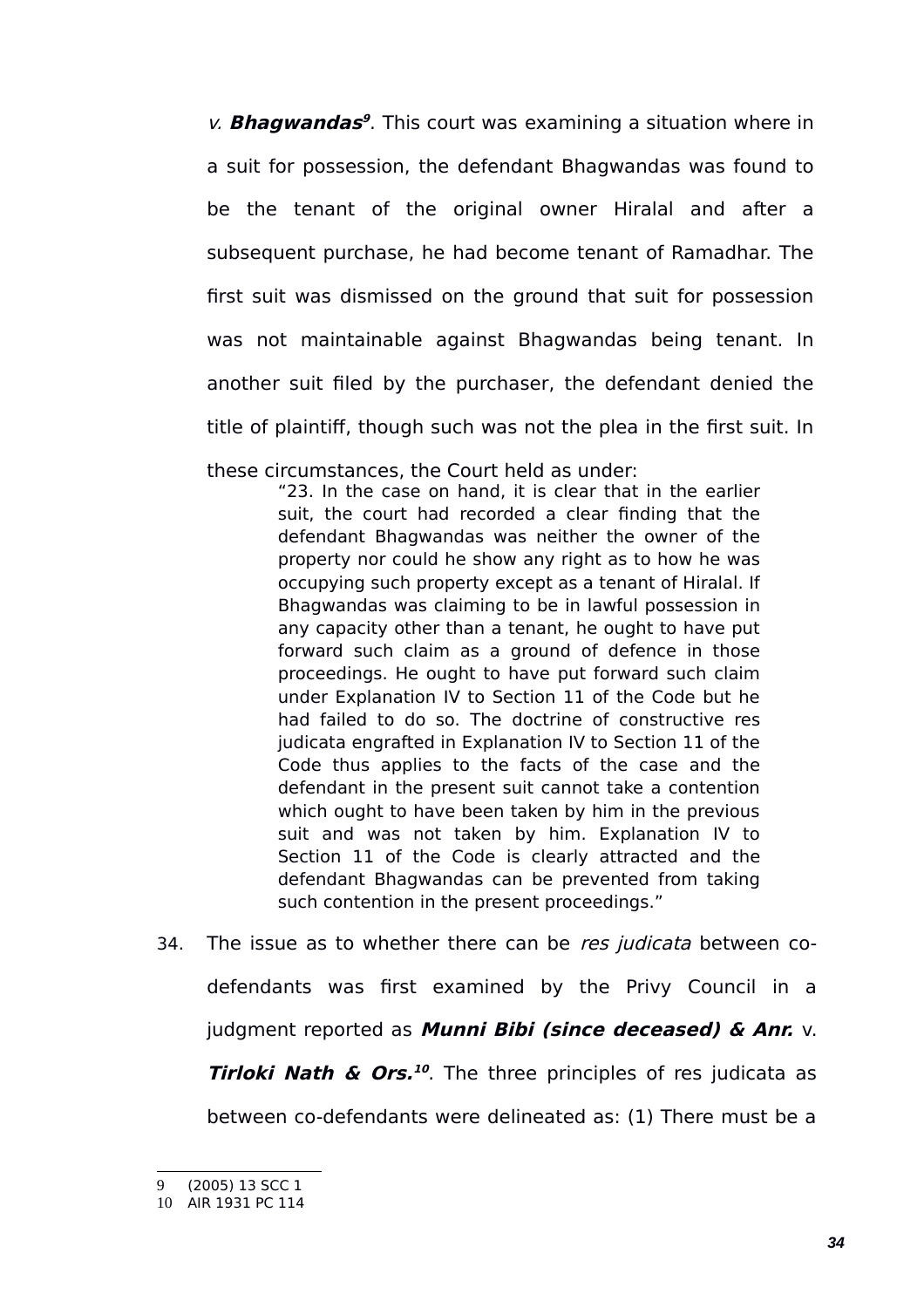conflict of interest between the defendants; (2) it must be necessary to decide this conflict in order to give the plaintiff the relief he claims; (3) the question between the defendants must have been finally decided. This test too is not satisfied as in order to grant relief of possession to the plaintiffs in the first suit, it was not necessary to decide the issue of the remaining land between the father of the applicants and the appellants. The said principle was reiterated by this Court in a judgment reported as **Mahboob Sahab** v. **Syed Ismail and Others [11](#page-34-0)** wherein it has been held as under:

"8. Under these circumstances the question emerges whether the High Court was right in reversing the appellate decree on the doctrine of res judicata. At this juncture it may be relevant to mention that the trial court negatived the plea of res judicata as a preliminary issue. Though it was open to sustain the trial court decree on the basis of the doctrine of res judicata, it was not argued before the appellate court on its basis. Thereby the findings of the trial court that the decree in OS No. 3/1/1951 does not operate as res judicata became final. The question then is whether the doctrine of res judicata stands attracted to the facts in this case. It is true that under Section 11 CPC when the matter has been directly or substantially in issue in a former suit between the same parties or between parties under whom they or any of them claimed, litigating under the same title, the decree in the former suit would be res judicata between the plaintiff and the defendant or as between the co-plaintiffs or co-defendants…"

35. In a recent judgment reported as **Govindammal (Dead) by**

**LRs & Ors.** v. **Vaidiyanathan & Ors. [12](#page-34-1)** , the applicability of res

judicata between co-defendants was examined. The applicants

were the defendants in the first suit and so were the appellants.

<span id="page-34-0"></span><sup>11</sup> (1995) 3 SCC 693

<span id="page-34-1"></span><sup>12</sup> (2019) 17 SCC 433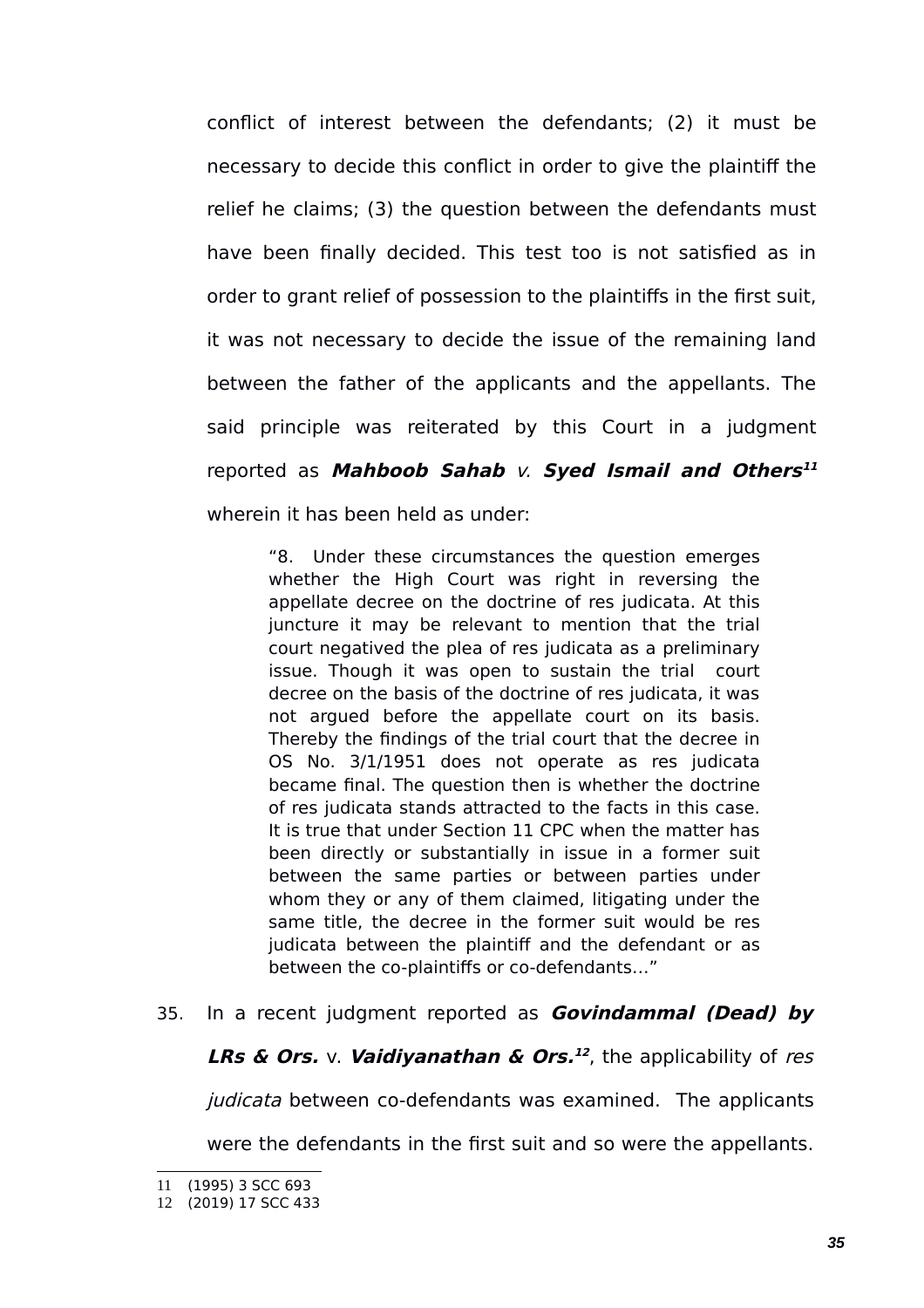In the aforesaid case, the suit was filed by the respondents claiming title over A Schedule property or in the alternative for partition of half share in B Schedule property. The Court considered the principle of res judicata within the co-defendants

in para 14 which reads as under:

"14. However, there exist certain situations in which the principles of res judicata may apply as between codefendants. This has been recognised by the English courts as well as our courts for more than a century. The requisite conditions to apply the principle of res judicata as between co-defendants are that  $(a)$  there must be conflict of interest between the defendants concerned,  $(b)$  it must be necessary to decide this conflict in order to give the plaintiff the relief he claims, and (c) the question between the defendants must have been finally decided. All the three requisite conditions are absent in the matter on hand. Firstly, there was no conflict of interest between the defendants in the suits filed by the temple and the school. Secondly, since there was no conflict, it was not necessary to decide any conflict between the defendants in those suits in order to give relief to the temple or the school, which were the plaintiffs. On the other hand, the father of the plaintiffs and the father of the defendant were colluding in those suits filed by temple and school. Both of them unitedly opposed those suits. In view of the same, the principles of res judicata would not apply."

- 36. The applicants have not claimed any title to the land which is claimed to be in their possession and the subject matter of the first suit was only 4971.5 sq. yards. Hence, the decree in the said suit is binding *qua* the land in suit only.
- 37. Though the first suit is between the same parties, but the subject matter is not the same. For res judicata to apply, the matter in the former suit must have been alleged by one party and either denied or admitted, expressly or impliedly by the other. Since the issue in the suit was restricted to 4971.5 sq.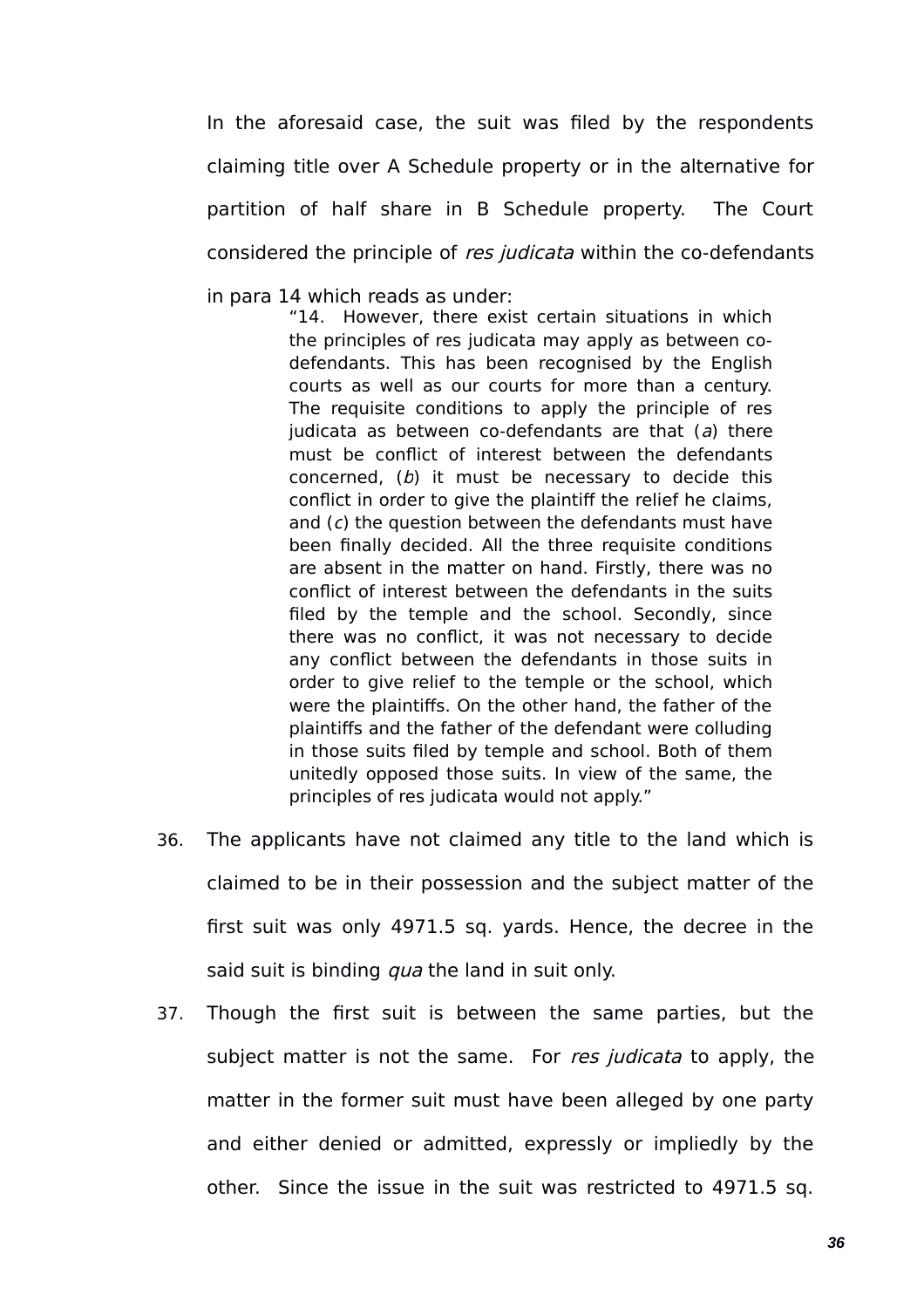yards, the decree would be binding *qua* to that extent only. The issue cannot be said to be barred by constructive res judicata as per Explanation IV as it applies to the plaintiff in a later suit. The appellants have denied the claim of the plaintiffs in the first suit to the extent that it was the subject matter of that suit alone. Therefore, the decree in the first suit will not operate as res judicata in the subsequent matters.

38. The reliance of Mr. Rao on the judgment of this Court in **K. Ethirajan** is not tenable. In fact, such judgment has been made the basis of the impugned orders as well. The reliance is on para 20 of the judgment, which reads as under:

> "20. The argument that principle of res judicata cannot apply because in the previous suit only a part of the property was involved when in the subsequent suit the whole property is the subject-matter cannot be accepted. The principle of res judicata under Section 11 of the Civil Procedure Code is attracted where issues directly and substantially involved between the same parties in the previous and subsequent suit are the same - may be - in the previous suit only a part of the property was involved when in the subsequent suit, the whole property is the subject-matter."

39. The said paragraph cannot be read in isolation. The facts on the basis of which judgment is given are required to be kept in view to have an understanding of the background in which such observation has been recorded. One line or paragraph cannot be picked up without going through the facts and the nature of suit. In the first suit, deceased- M. Gurunathan sought eviction of deceased-K. Ethirajan, (plaintiff in the second suit), from a portion of the suit property by claiming exclusive title. The trial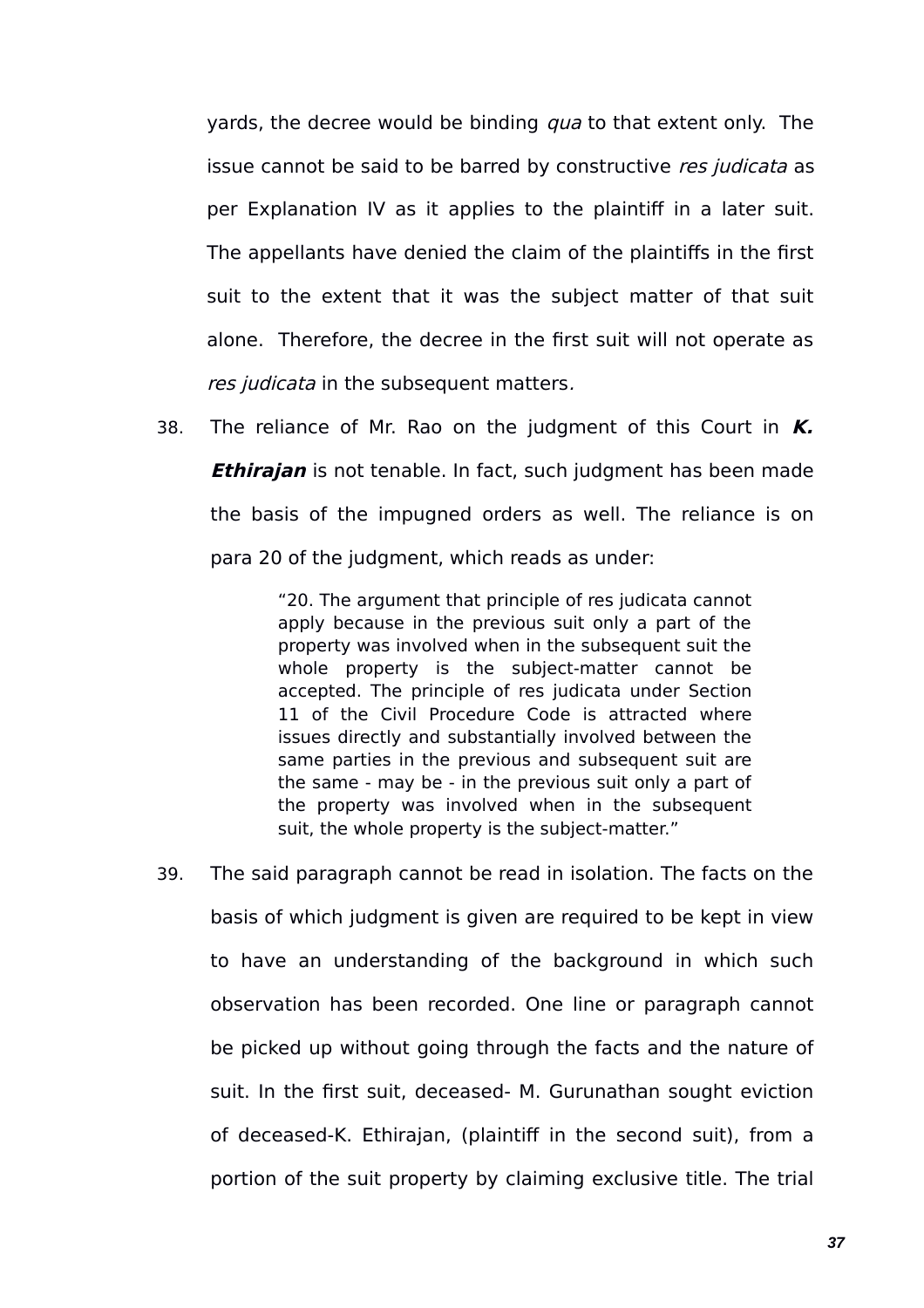court in the said suit held that the deceased-K. Ethirajan cannot be held to be in possession of the suit property as a mere licensee of the deceased-M. Gurunathan. He was held to be in possession of the suit property as owner since 1940 as evidenced by various documents of possession filed by him and the joint patta granted by the authorities under the Act of 1948. The trial court also held that deceased-K. Ethirajan having remained in continuous possession of the suit property as owner had perfected his title by remaining in adverse possession for more than the statutory period of 12 years.

40. K. Ethirajan (plaintiff in the second suit), claimed partition of the land based on joint patta granted to the Plaintiff and the deceased-defendant M. Gurunathan. It is on the basis of this joint patta, the suit for partition filed by the plaintiff was decreed by the trial court as well as by the First Appellate Court. This Court found that the issue directly and substantially involved in the first suit was to claim exclusive ownership of deceased-M. Gurunathan to the whole property left behind by deceased-Gangammal, although eviction was sought of the defendant from a particular portion of the land on which he had built a hut for residence. The claim of ownership over the entire property was specially raised in the first suit. The findings in para 20 were returned in these circumstances. It was thus in this background, this Court held that the principle of res judicata would apply as in the previous suit, the assertion was in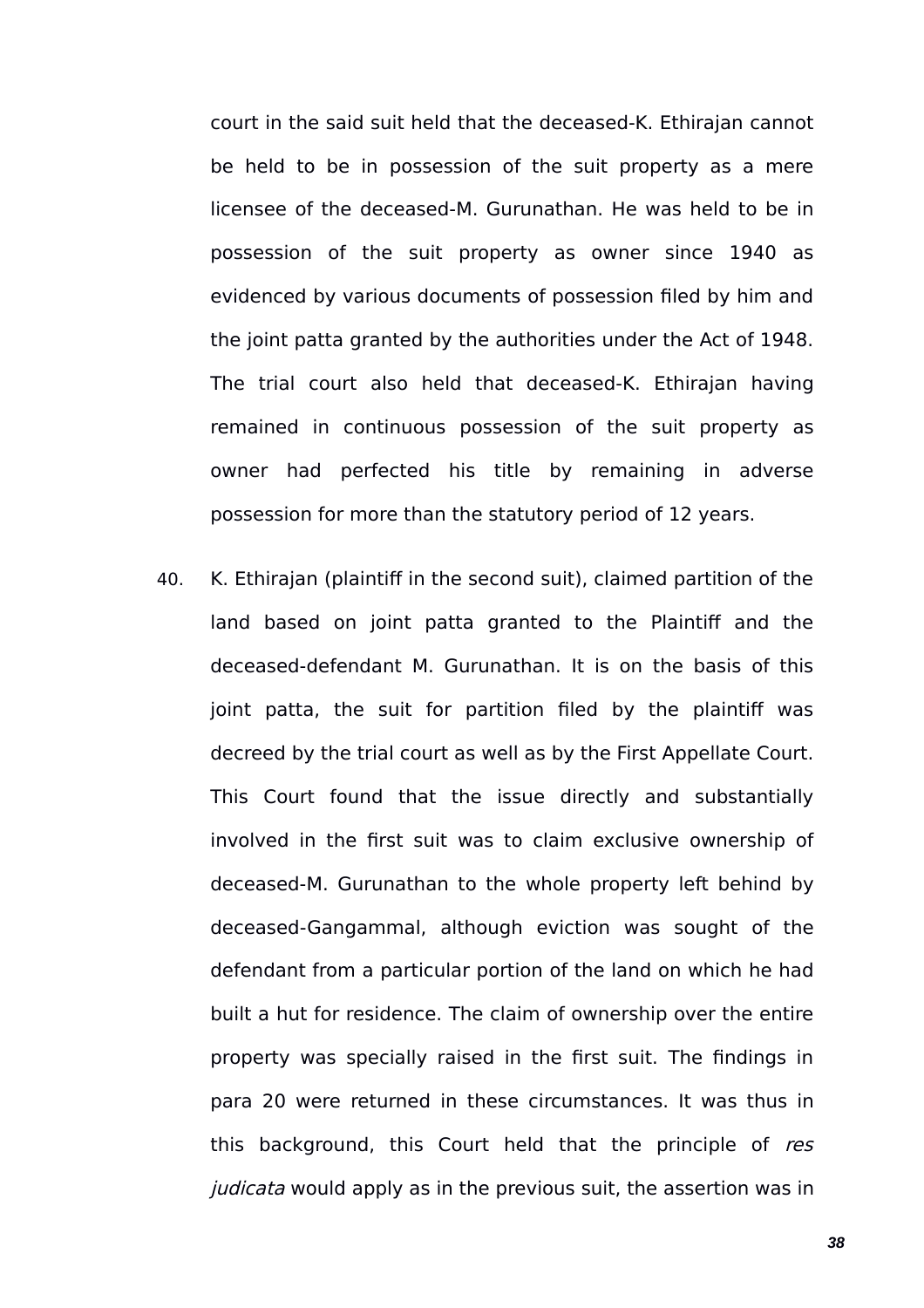respect of whole property but possession was sought from a smaller area. The judgment is clearly not applicable in the present case as the title over the land in question before the Tribunal is distinct from the land which was the subject matter in the first suit. The first suit was only in respect of the land purchased by the Plaintiff and not the entire land, though his claim was based on sale by the father of the applicants.

41. Now, the second question as to whether the appellants have proved their title over the land in question is examined. The appellants claim title over the land in question. Since the land is transferred from the State, document of title is not required to be registered in terms of Section 17 of the Registration Act, 1908 and/or in terms of Government Grants Act, 1895. The area of Asafnagar lines is 378 acres 16 guntas. In the appendix to the letter dated 10.10.1956, the details of the land comprising in the area measuring 378 acres 16 guntas is mentioned, which includes 2 acres 20 guntas of Miniature Rifle Range. Such land is reflected as in a Mallapally Area. The total area of Mallapally area and Asafnagar Lines is 378 acres and 16 guntas. The Mallapalli Lines is non-ISF Lines measuring 450 acres and 12 guntas which is distinct from Asafnagar Lines falling in ISF area measuring 378 acres and 16 guntas. Thus, Mallapally area and Mallapalli Lines are two different parcels of the land. The land in question herein is part of Asafnagar Lines

*39*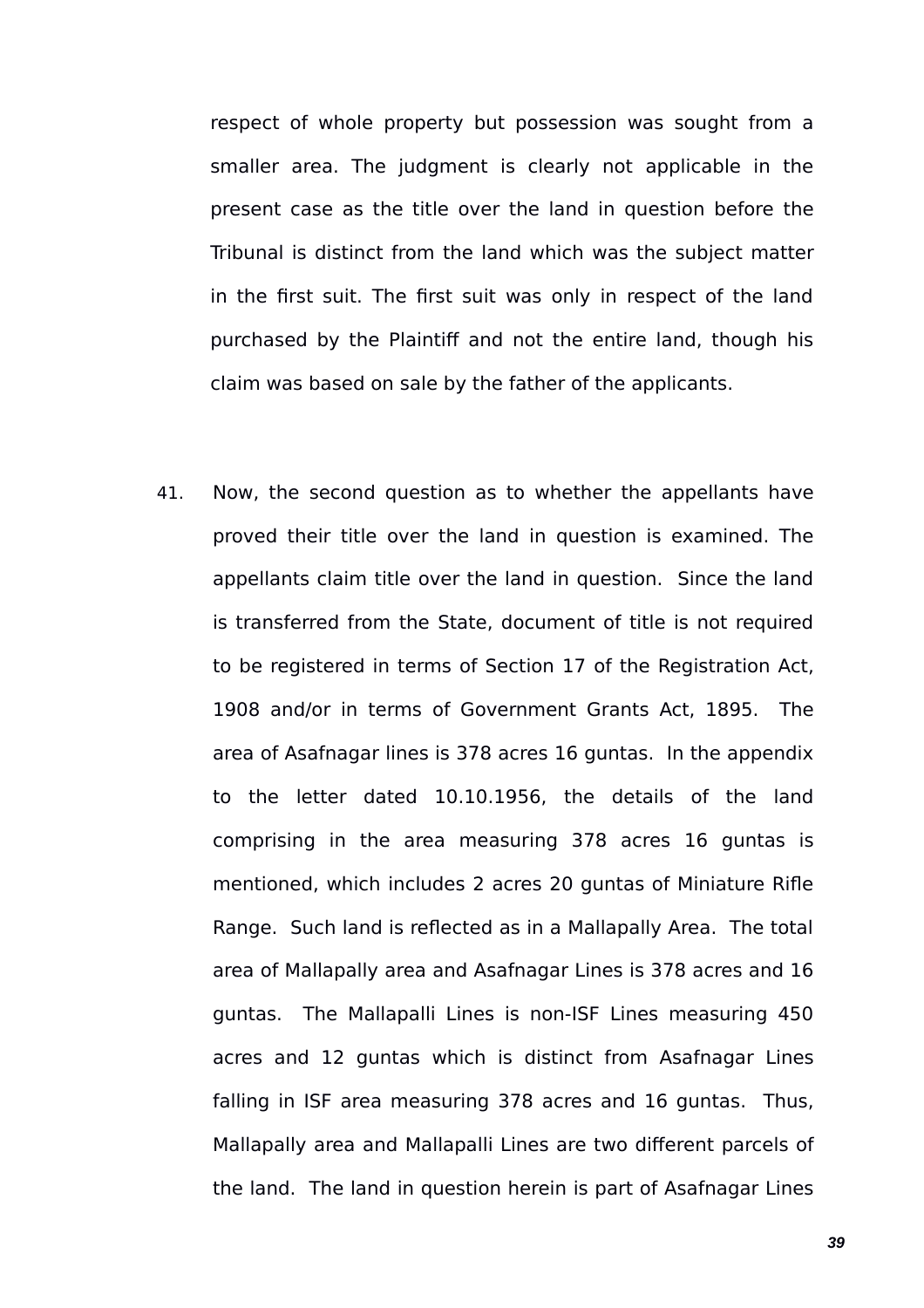handed over to the appellants as ISF Lines. The letter dated 19.3.1958 completes the transfer when the possession of land measuring 1500 acres and 24 guntas was handed over to the Union.

- 42. The appellants claim to be in possession over the land measuring 1500 acres and 24 guntas from the year 1958. Although, the appellants have lost claim in respect of land measuring 4971.5 sq. yards which is falling as part of 2 acres and 20 guntas of land, but that would not lead to losing of the title of the appellants over the entire land measuring 2 acres and 20 guntas.
- 43. Therefore, by virtue of the provisions of Government Grants Act, 1895 read with Section 17(2)(vii) of the Registration Act, 1908, transfer of land to the appellant is complete. The appellant is the owner of the aforesaid land. The applicants have not produced any document regarding the patta in favour of Shaik Ahmed. They have not proved the title of their vendor so as to claim a rightful title over the land in question. Further, no patta could be granted to the applicants as the land was transferred by the State in their favour on 19.3.1958 and possession was claimed on the strength of sale deeds executed on 12.12.1959.
- 44. Apart from the fact that the transfer of title in favour of the Union is complete when the possession was delivered, but even thereafter, the military land register and general land register produced by the appellants show the possession of the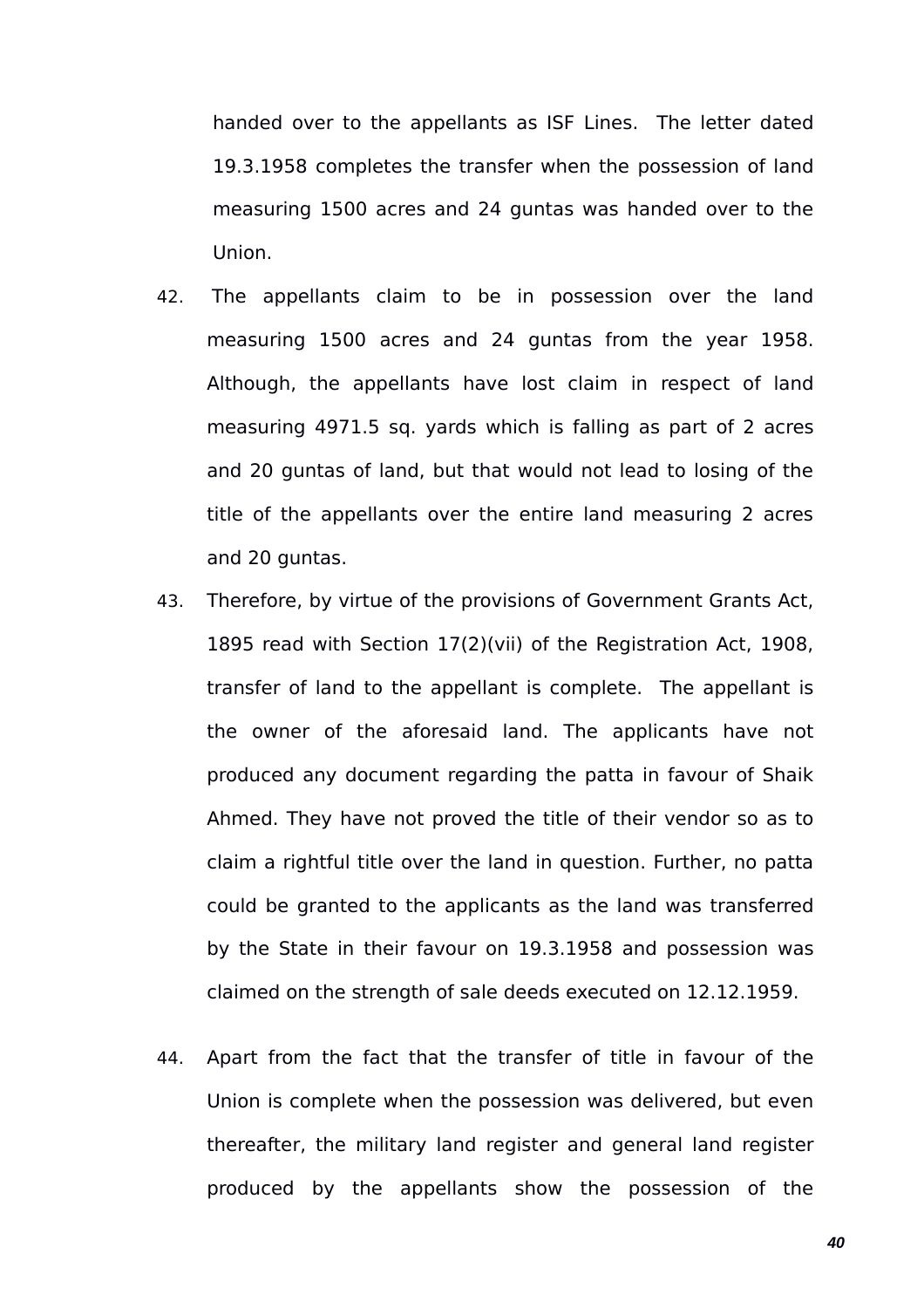appellants over such land. The military land register and general land register are public documents within the meaning of Section 74 of the Indian Evidence Act, 1872 (Evidence Act) containing the records of the acts of the sovereign authority i.e., the Union as well as official body. Still further, Section 114 of the Evidence Act grants presumption of correctness being an official act having been regularly performed. Therefore, in the absence of any evidence to show that such records were not maintained properly, the official record containing entries of ownership and possession would carry the presumption of correctness. In view of the transfer of land on 10.10.1956 followed by delivery of possession on 19.3.1958 and continuous assertion of possession thereof, it leads to the unequivocal finding that appellants are owners and in possession of the suit land.

- 45. The third question is to examine whether the appellants are land grabbers and the Tribunal has jurisdiction to entertain a petition under the Act. The objection of the appellants that they are not land grabbers and that the State Legislature will have no jurisdiction over the property of the Union need not to be examined in view of the finding that the appellants are in fact owners of the land in question.
- 46. Thus, Civil Appeal No. 2049 of 2013 is allowed and the application filed by the applicants before the Tribunal is hereby dismissed. In view thereof, Civil Appeal No. 13 of 2012 is

*41*